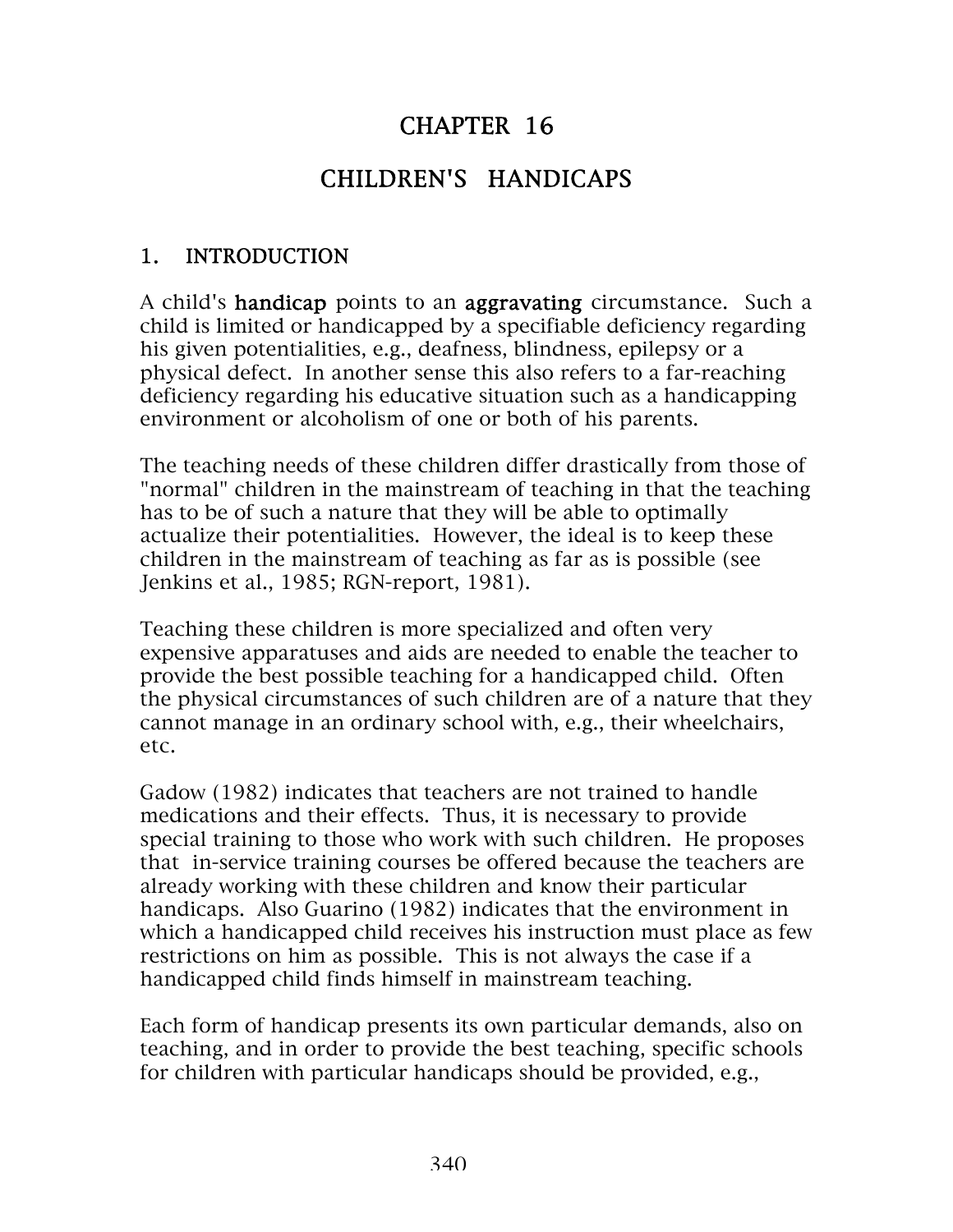schools for mentally retarded, physically handicapped, deaf, blind, epileptics, etc.

Next, the various forms of handicaps are discussed along with their implications for teaching.

# 2. HEARING HANDICAPPED CHILDREN

## 2.1 Orientation

A hearing handicap impairs a child not only in a physical dimension. The indirect effect of this handicap touches the entire range of his being a person. Because of his defective hearing he often is viewed as developmentally backward or even mentally retarded. Sometimes such children are viewed as unfriendly and "different" because they hold themselves aloof. A necessary consequence of defective hearing is a speech defect since these children learn language with great difficulty. Without language, communication is very difficult. The hearing handicapped child also misses the affective experiences and nuances that are embedded in speech. The intonations of a mother's voice as she talks with her baby or small child are not accessible to this child. The parents' ways of educating change if they have a deaf child. A deaf child is brought up differently than hearing children in the family (see Suran and Rizzo, 1983: 223). Next some aspects concerning the hearing handicapped child and educating him are discussed.

## 2,2 The dynamics of educating

The degree of a child's hearing handicap largely determines the extent to which he is isolated from the world of the hearing in the family. Normal-hearing children in the family hear conversations that are not necessarily carried out with them, e.g., conversations between the parents, between other children in the family and the parents and also conversations where the parents and other family members converse over the telephone. Without exception a hearing handicapped child in fact is hereby excluded since spoken language is the most important means of communicating in these conversations. Parents of deaf children do not always keep them informed of the content of these conversations especially because it would take too much time and it is accepted that they are not yet really interested. The dynamics of educating that a deaf child has to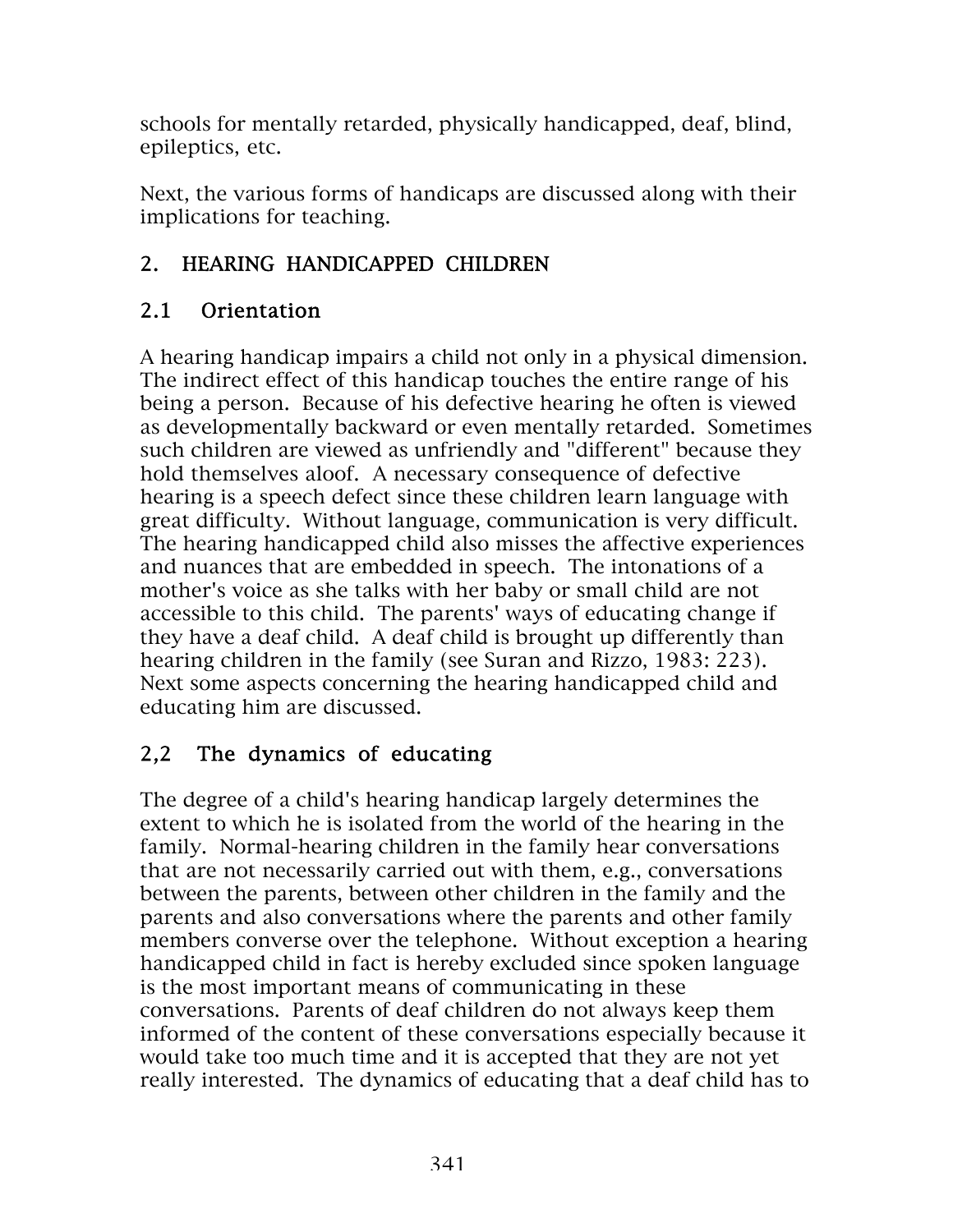deal with is "attenuated" in comparison with that of the other children in the family.

The parents' educative conduct also changes as they intervene directly with a deaf child in the family. From research reports discussed by Suran and Rizzo (1983) mothers of deaf children are more inclined to be more strict, more prescriptive in their control and much more rigid in their educative intervention. The mothers make very little use of approval and use more punishment in disciplining deaf children than hearing children. It also was found that deaf toddlers are more passive in their relationship with their mothers than are hearing toddlers. Parents of deaf children experience much more frustration in educating their children (Suran and Rizzo, 1983: 223). The reasons for this are varied. According to Sanders (Cruickshank (Ed.), 1980) after they have assimilated the initial shock of the deafness of their child, they have to construct another image of child-being for themselves because now their little child is "different" from what they had thought he would be and they have to formulate new expectations with respect to educating this deaf little child. The parents have to respond in other ways than through language to these children's basic needs for love, acceptance and understanding.

According to Meadow (1975) behavioral and emotional problems occur no more often with deaf than with hearing children. According to him, deaf children indeed have more "problems of living". Various researchers (see Hallahan and Kauffman, 1982) are in agreement that the way in which other persons in the child's environment accept his handicap is a decisive factor in the possible onset of behavioral problems. According to Meadow (1975) there indeed are particular personality characteristics that arise more frequently in deaf children; e.g., as a consequence of their social isolation they are more disposed to be egocentric, they are less creative, and they show a lack of empathy. It also seems that young deaf children more often show their frustrations and aggressions physically by means of "temper tantrums".

#### 2.3 Intellectual abilities

For a long time it has been accepted that language is a prerequisite for thinking. Piaget (1951) takes opposition to this standpoint. According to him cognition develops out of experiencing the environment and that this natural development of cognition forms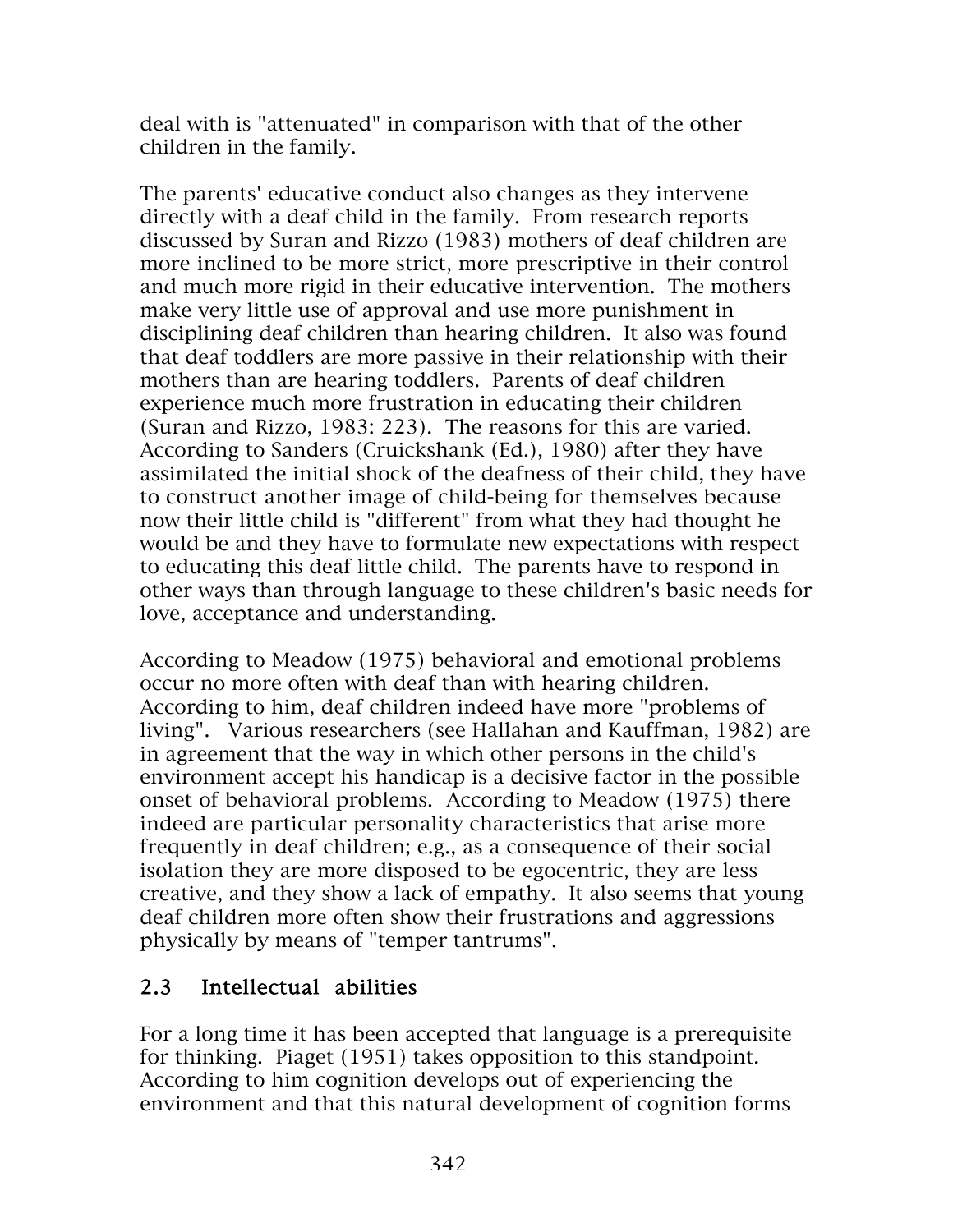the basis of structured language. Related to this issue Vernon (Suran and Rizzo, 1983: 222) has found that deaf children of deaf parents achieve better in school than deaf children of hearing parents. He concludes that deaf parents early in the lives of their deaf children provide them with the opportunity for communicating and for cognitive actualization by making use of sign language early in their lives.

Furth (1973) is of the opinion that deaf children are not necessarily less intelligent than normal, hearing children. He has done research on deaf children's ability to master concepts dealing with symmetry, similarities and opposites. In a comparison with the abilities of normal, hearing children to master these same concepts, he found that deaf children fell behind only on concepts having to do with opposites. According to Firth, opposites have to do with language and experiences with language while symmetry and similarity are unconnected with language. It is difficult to convey the concept of opposite in sign language. He believes that the preference for language dependent concepts is not enough to hinder the cognitive development of deaf children. According to him, teaching is of decisive importance and thus teachers in school have a very important task in this regard. Researcher who came after Furth (see Hallahan and Kauffman, 1982; Suran and Rizzo, 1983) believe that Furth's standpoint is concerned only about spoken language (in Furth's case English) and problems that the deaf have with conceptualizing rather refer to a lack of communication between the non-hearing and the hearing who have mastered only a spoken language.

Although there still are many opinions about the influence of language and its acquisition on cognitive development, most researchers concur that formal teaching faces a great challenge in instructing deaf children. A deaf child has to be supported to optimally actualize his personal potentialities (see Steyn, 1976).

In determining IQ scores of deaf children an educational psychologist faces many problems. So far as its instructions are concerned, performance scales also rely very much on the spoken word. Thus it can readily be accepted that a non-verbal IQ score that is determined does not reflect the true intellectual abilities of a deaf child.

#### 2.4 Scholastic achievement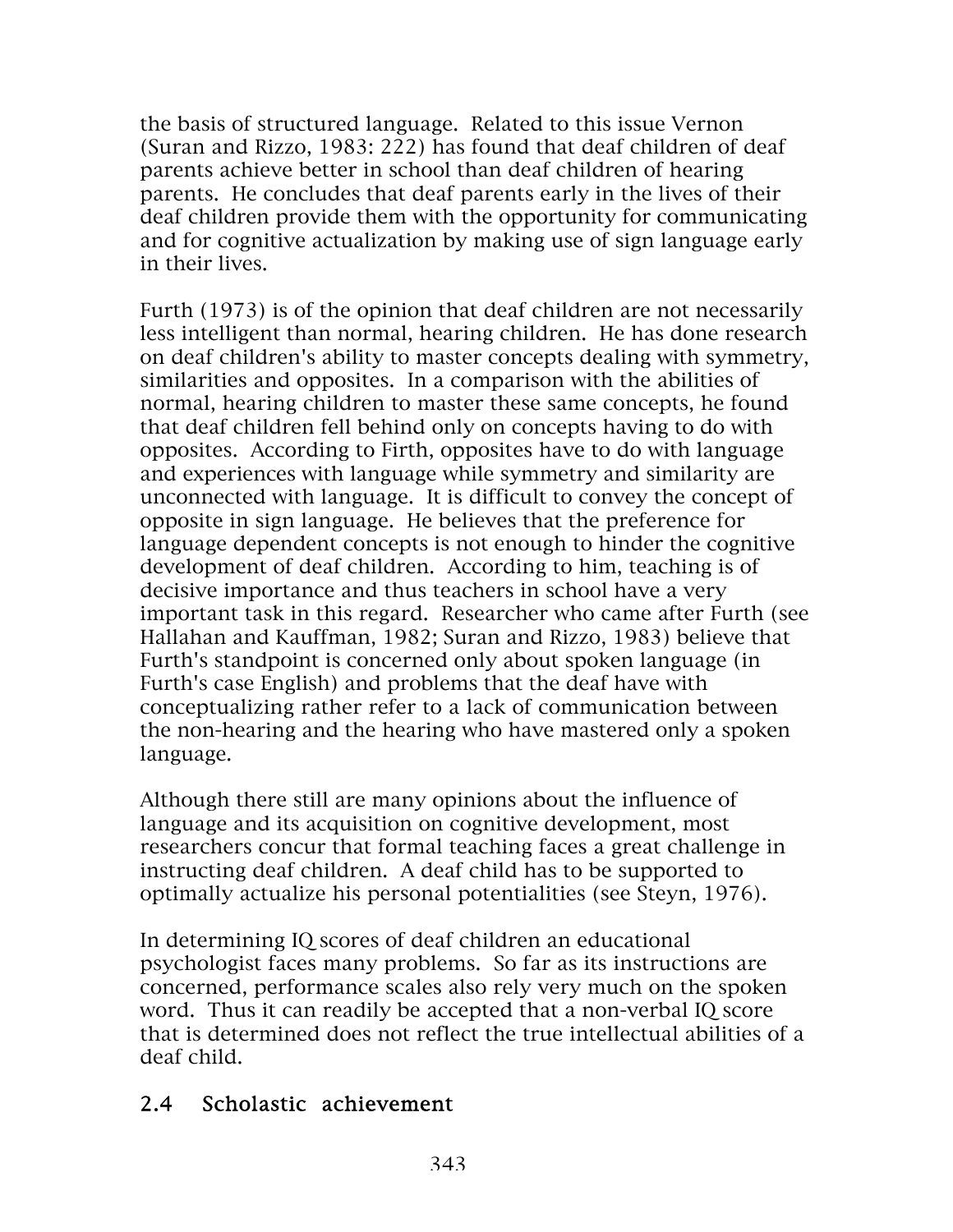There are divergent opinions in the literature about the school placement of deaf children. The proponents of mainstreaming believe that it is important for deaf children to be able to maintain themselves in a hearing world and that this has to begin at the level of schooling.

Reading ability goes hand in hand with language mastery and is one of the primary co-determiners of academic achievement because reading is one of the most important means of communication in the framework of an ordinary school.

Since the deaf or seriously hearing handicapped children's level of reading ability is much lower than that of hearing children of the same age, this can lead to much tension, feelings of inadequacy and a poor self-image.

Also, there are divergent opinions about the methods of teaching deaf children. Proponents of speech reading believe that children have to be discouraged from using sign language because this influences effective communication with hearing persons. In contrast, promoters of teaching through sign language state that the deaf or hearing handicapped child in all cases does not learn language on a level comparable to that of their peer group and that they can be guided to a higher academic level by means of sign language.

Today the concept of total communication is gaining more acceptance. This embraces a combination of speech reading and sign language. Research shows that children who follow this method of instruction are more disposed to use verbal language and that their communication with their fellow persons is more effective (see Suran and Rizzo, 1983).

## 3. THE VISUALLY HANDICAPPED CHILD

#### 3.1 Orientation

The blind or visually handicapped child is not isolated in the same degree from the world and his fellow persons as is the hearing handicapped child. However, this is not a handicap that influences a child only on a visual level but that renders a different dimension and qualification to all of his other modalities. The self-concept of a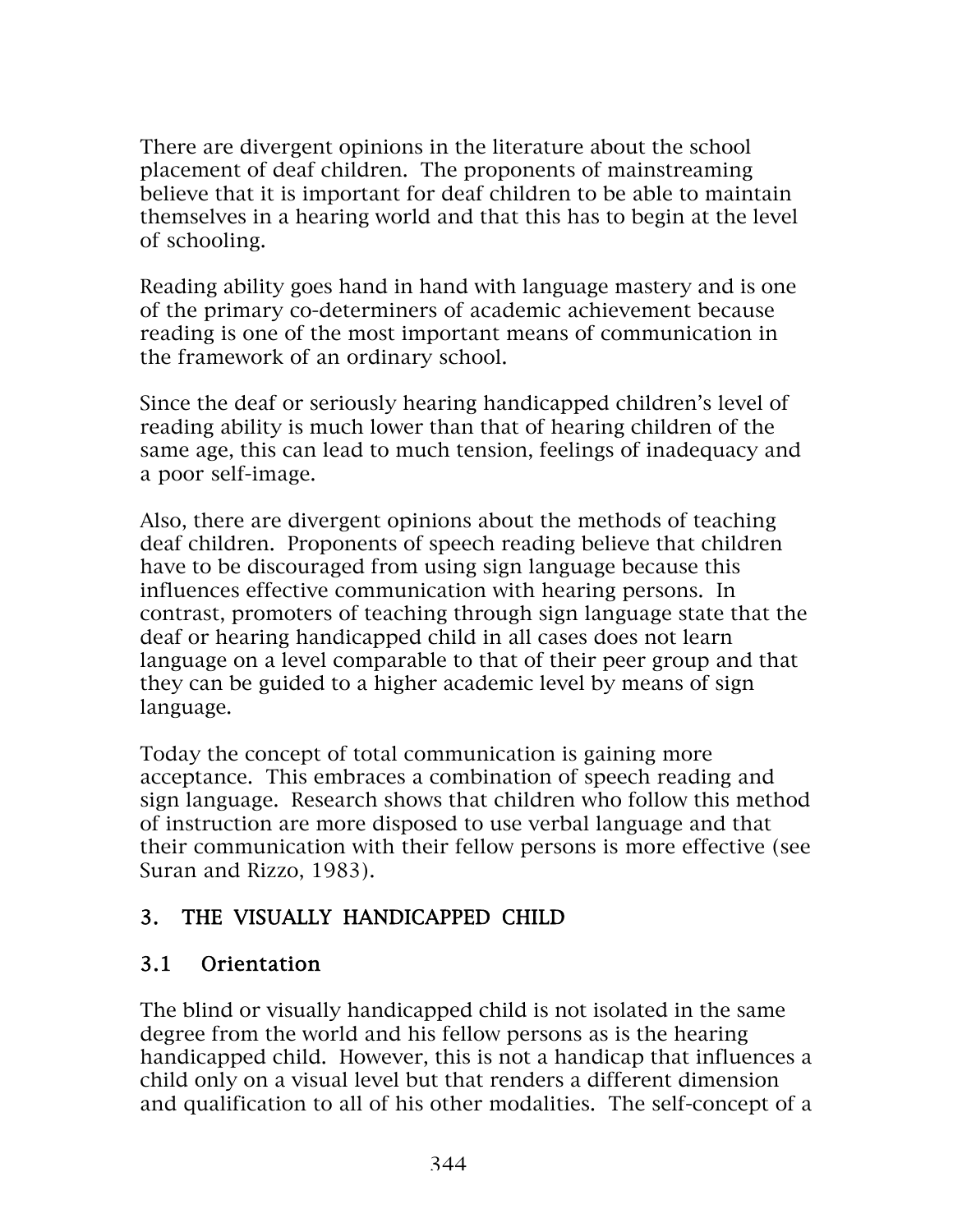visually handicapped child often is negatively colored. The kinesthetic orientation of the self in space often is a problem with which the children must be helped (Samuels, 1981: 127). Next a few aspects of educating a visually handicapped child are discussed.

# 3.2 The dynamics of educating

In general, blind persons are viewed as helpless and dependent by their fellow persons (Cruickshank, 1980: 292) and this greatly influences parental intervention with them. Research has indicated that parents' behavior with respect to their visually handicapped children show the following tendencies (Samuels, 1981): sound compensatory actions; over-compensating behaviors, denial, defensive activities; withdrawal and activities that point to a nonorientation or mis-orientation. In order to help the parents to accept their child's handicap and to guide them in educating their blind child it seems that the most effective way is to help the child to an optimal personal development.

As in the case of hearing handicapped children, emotional and behavioral problems arise with blind children also mostly as a consequence of how family members handle his defect. In this connection, Cruickshank (1980; 294) says [in English] " ... emotional disturbances and maladjustments result more frequently from the conditions and social attitudes of the blind person's environment than from the sensory handicap itself". Also, Suran and Rizzo (1983: 269) conclude that there is a positive correlation between the extent to which the parents accept the child's handicap and the blind child's personal orientation.

Blind babies need a lot more physical contact with their mothers in order to develop adequately. They cannot follow their mother with their eyes and in doing so build up an emotional bond with her. They have to feel and hear her, otherwise such a baby doesn't know where she is. The facial expressions of visually handicapped children also are less expressive than children with normal vision and they will not laugh as readily as a sighted baby when he hears her voice (see Suran and Rizzo, 1983: 269; Cruickshank, 1980: 308).

To a great degree, a blind child is dependent on sound to explore and recognize his world. Many sounds are not continually audible, e.g., wind, and this can lead to uncertainty and tension.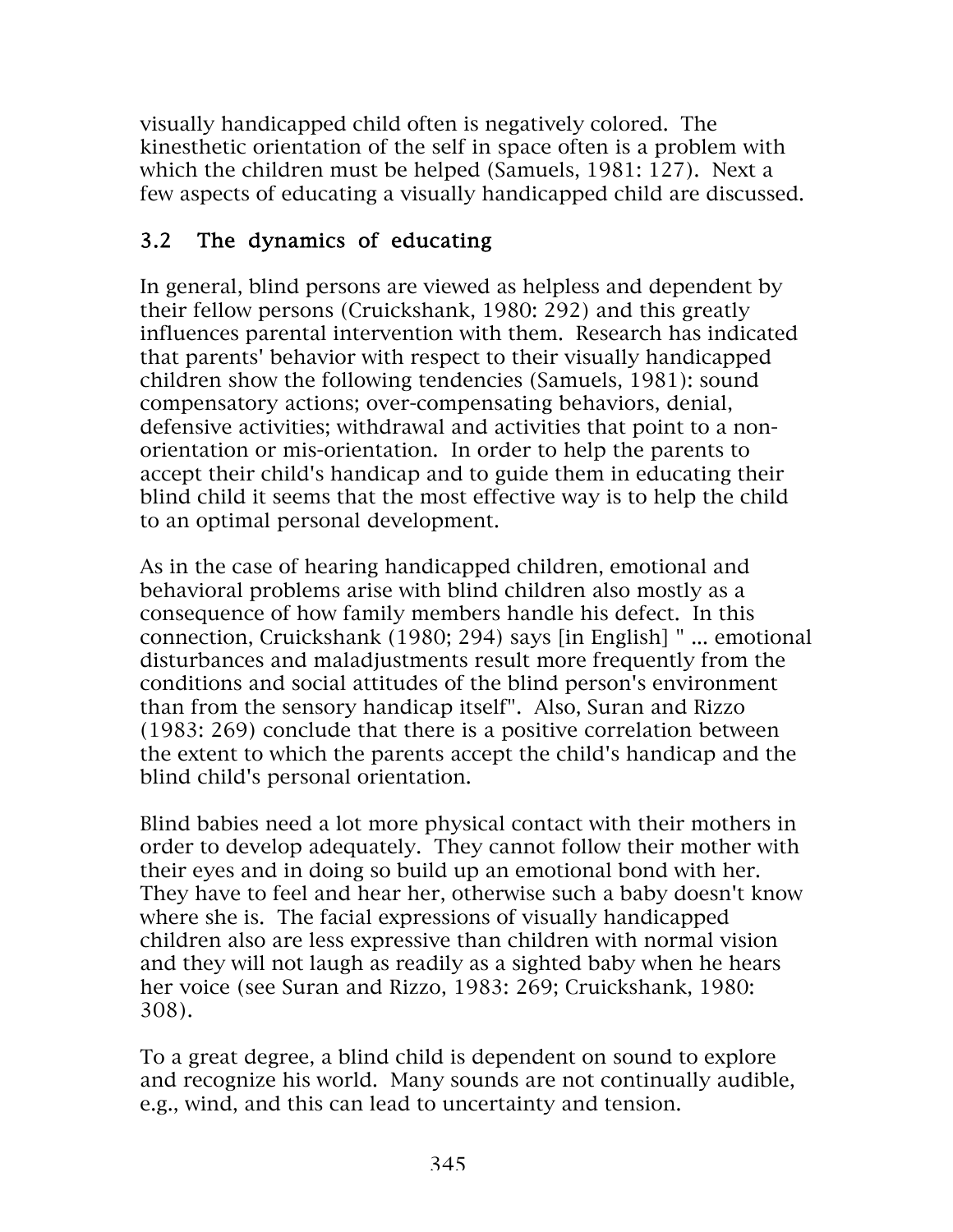## 3.3 Intellectual abilities

Visual perceptual abilities not only offer a particular sensory dimension to a sighted person but they add additional dimensions and qualifications to his other modalities. The visually handicapped child forfeits these possibilities of exploration. Also, in the motor sphere early on they often show an image of developmental backwardness (Suran and Rizzo, 1983: 262). The opportunity for the child to explore because he takes the initiative to move out into the world is for these children noticeably curtailed by their handicap (see Van der Merwe, 1983). For visually handicapped children there is less opportunity to exercise specific skills as part of their intellectual potentialities. It was found that children who were in a protective environment and had attained a low IQ score showed remarkable progress by means of more appropriate teaching methods (Hallahan and Kauffman, 1982: 290).

Also it is not accountable to view language ability as a possible indication of intelligence since a visually handicapped child cannot build up visual associations and language mastery occurs much more slowly than in sighted children. According to Suran and Rizzo (1983: 265) this backwardness is erased by the time he enters school and then he is inclined to over-verbalize because in doing so he orients himself and this also has to be viewed as an attempt to differentiate things that he cannot visually perceive and distinguish.

The hypothesis that blind children compensate sensorily for their visual defect in that their level of tactual and auditory perception are on a much higher level than that of the average normally sighted child of their age is disconfirmed by the research of Hare et al. (1970). In this regard, they found no clear differences. Lowenfeld (Cruickshank, 1980: 272) refers to the limited opportunities for observation of children who in particular make use of touch as a means of observation.

Things that are too large or out of reach (e.g., the moon and clouds and even a tree) can only be described by analogy with another tangible object. Abstract concepts such as a shadow, the sky, light and color can only be described by analogy with other sensory modalities.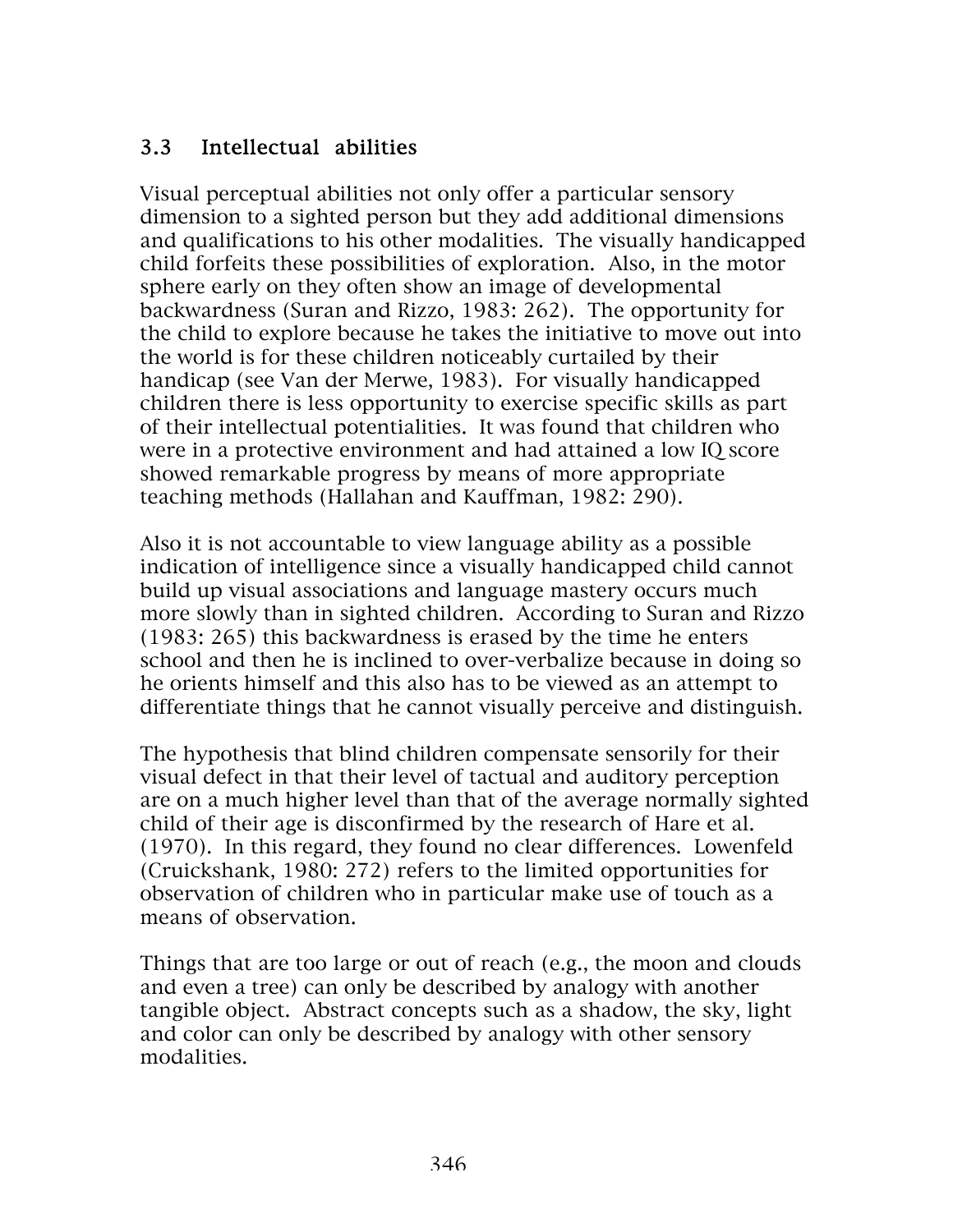When the intelligence, as potentiality, of a visually handicapped child is determined often use is made of the results obtained on only the verbal part of the intelligence test. There appears to be no significant difference in the scores obtained by visually handicapped and normal-seeing children (Suran and Rizzo, 1983: 291), although the responses of the visually handicapped children are on a more concrete, functional level. Many fewer abstract concepts are used by these children than by normal-seeing children.

#### 3.4 Scholastic achievement

There still are a great variety of opinions about the task of the school in teaching visually handicapped children so they can achieve optimally. There are investigators who hold the view that there has to be much more concentration on auditory aids in the classroom while others defend concentrating on Braille and enlarged printed matter if a child indeed possesses a limited visual ability (see Hallahan and Kauffman, 1982). All researchers, however, agree that the quality of teaching determines the degree of backwardness in the cognitive development of the visually handicapped child.

# 4. NEUROLOGICAL HANDICAPS

## 4.1 Introduction

According to Hallahan and Kauffman (1982: 326) trauma to or deterioration of the central nervous system is the most common cause of physical handicaps in children. Brain damage can be so slight that it does not restrain the child's functioning at all or it can be so acute that it forces the quality of his life to a very low level. The results of brain damage can be manifested in a variety of symptoms among which are intellectual retardation, learning and perceptual problems, distractibility, emotional, as well as speech and language problems. Injuries to or anomalies of the spinal cord might lead to a loss of sensation, an inability to control voluntary movements or even an inability to move parts of the body.

Practically all children with damaged central nervous systems require special equipment and/or methods of instruction in order to be able to optimally actualize their personal potentialities.

Some deviations of the central nervous system are discussed next.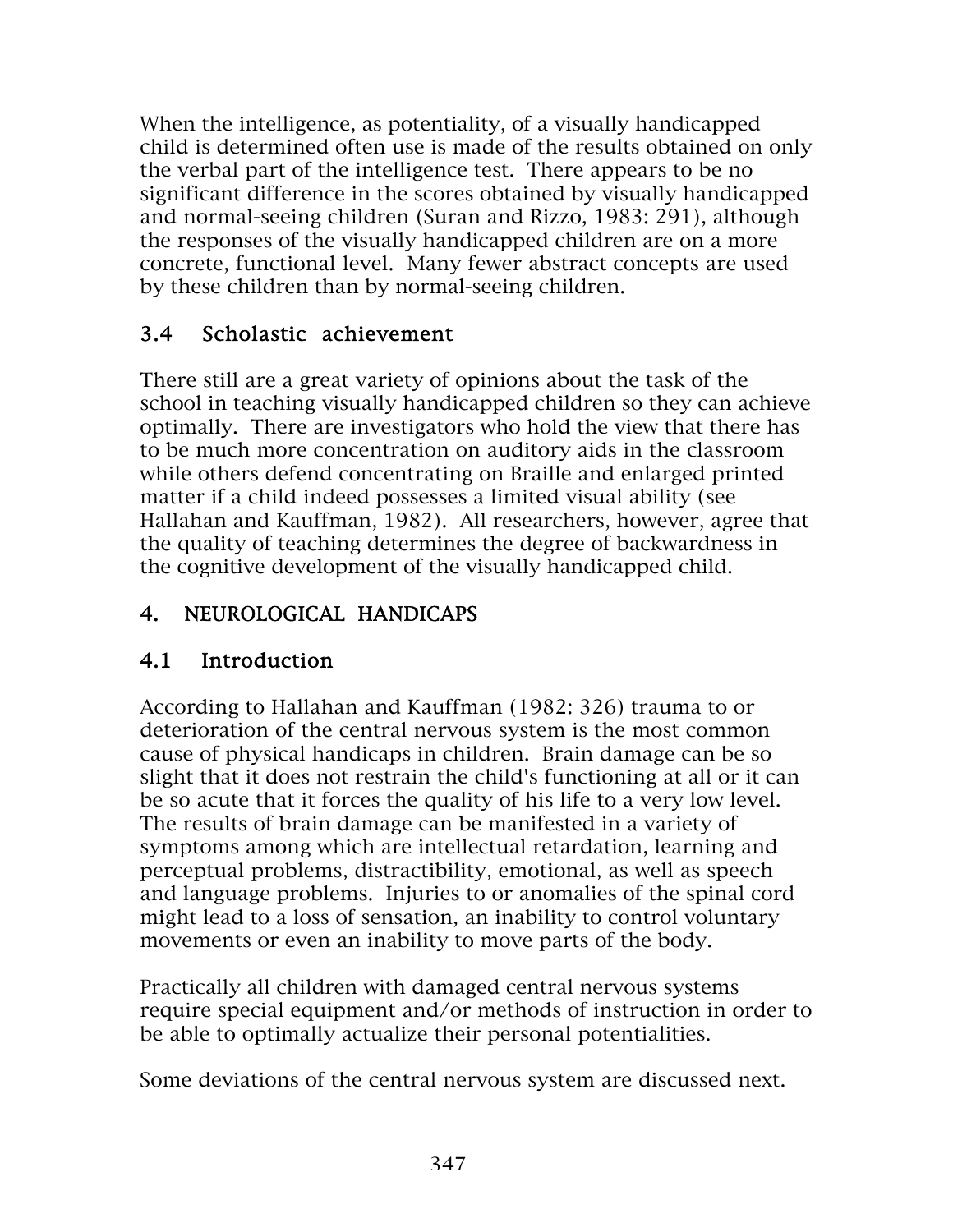#### 4.2 Cerebral handicap

A cerebral handicap generally involves a motor dysfunction with related muscle activity and problems with muscle control. Various other symptoms are found in children with this handicap depending on the part of the brain that is impaired. The most common types of cerebral handicaps that occur are the following (see Nel, 1955; Samuels, 1981: 111; Hallahan and Kauffman, 1982: 329):

\* Spastic type: An imbalance in the muscles appears. The muscles contract as if there is an abrupt movement and uncontrolled movements appear. Approximately 50% of all cerebral handicapped children show signs of spasticity.

\* Athetosic type: Involuntary jerky movements especially of the fingers and hand wriggles appear. The uncontrollable contraction of groups of muscles that sometimes also include facial muscles, result in continual uncontrolled movements. These movements stop when a person sleeps. Approximately 25% of cerebral handicapped children are affected in this way.

\* Ataxic type: This is characterized by problems with fine and gross movements. Spatial orientation is a problem and the children experience problems of balance and run with difficulty. Approximately 25% of the children are affected in this way.

The rigid type is characterized by very stiff, tense muscles and such children find it very difficult to run. It is a type where tremors in particular muscles continually appear (involuntary rhythmic movements), and the atonal type that is characterized by relaxed, almost "lifeless" muscles appears very seldom. Cerebral handicapped children sometimes show a mixed image.

The causes are diverse in nature, such as genetic, traumas before, during and after birth, lack of oxygen, a toxic state and a high fever. Premature babies are very susceptible to this handicap.

The intellectual abilities of the cerebrally handicapped are not necessarily affected by the handicap. Various researchers (see Cruickshank, 1980: 371-372) have found that approximately 45% of these handicapped children also are intellectually handicapped  $(IQ < 70)$ , 30% were poorly endowed  $(IQ 70-89)$  and 35% were average or above average  $(IO > 90)$ .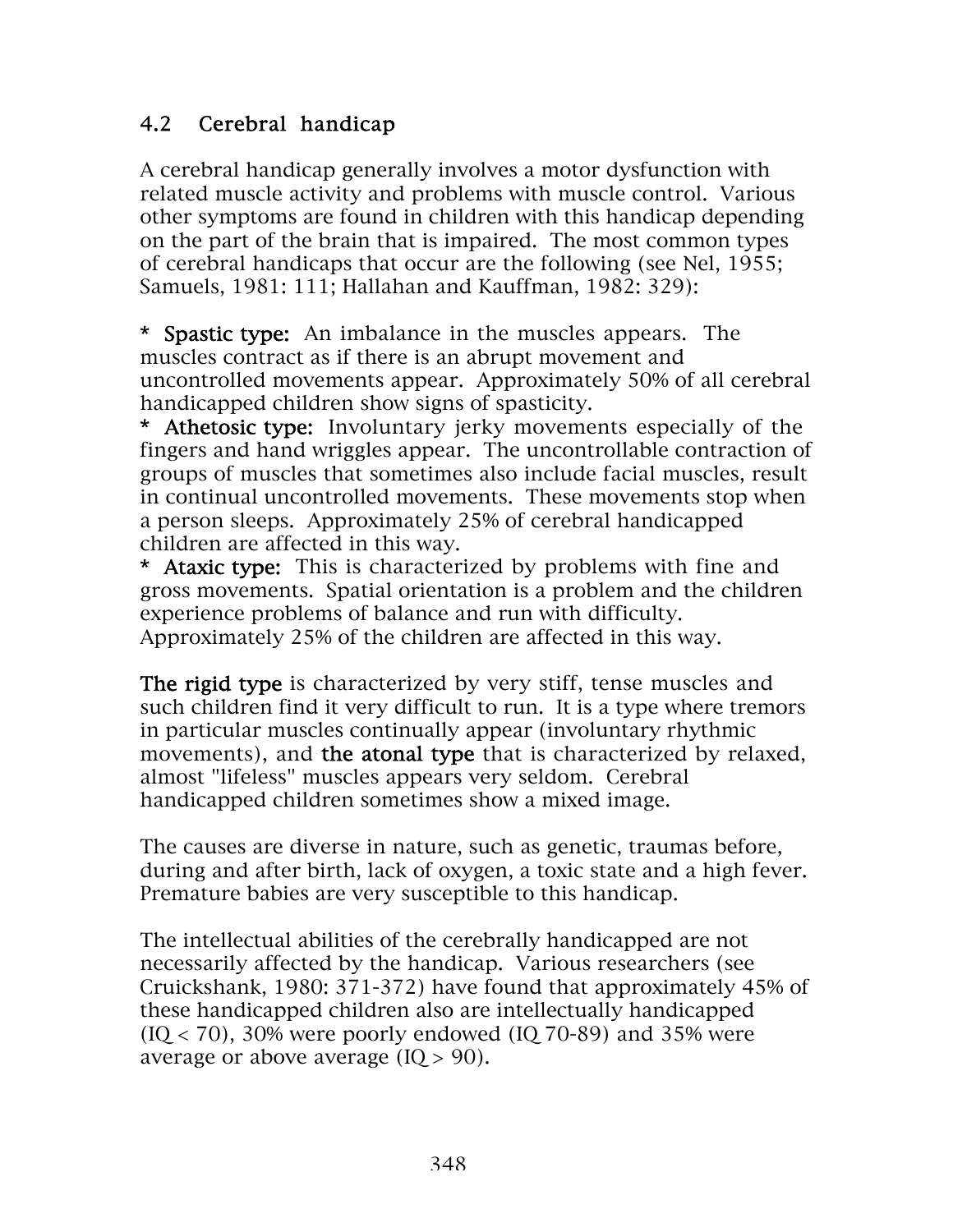Since as babies these children have to be hospitalized for a long time, very early a problem of bonding with the mother easily can arise. The manifold problems that these children experience in their everyday life, the "differentness" of their existence and appearance and the physical limitations the handicap places on them predispose them to emotional problems.

The problems related to teaching these children are just as manifold. Provision has to be made for possible hearing, speech and visual problems; perceptual dysfunctions often appear and the physical limitations of the children continually have to be taken into account in the teaching situation.

# 4.3 Epilepsy

Epileptic seizures are the consequence of a periodic imbalance of electrical energy or activity of the brain cells. The reason for this activity is not known although clearly many factors can give rise to it, e.g., oxygen deficiency, poisoning, congenital deviations, infections, tumors and birth trauma as well as any brain injury before or after birth.

A person can have a few single epileptic seizures or repeated ones. The following types of epilepsy are distinguished (see Hallahan and Kauffman, 1982: 332; Suran and Rizzo, 1983: 292).

\* Major or grand mal type: These seizures often are preceded by an aura, e.g., a taste or a smell or other characteristic sensations. Such a seizure usually lasts from two to five minutes although cases are recorded that have lasted for an hour. Usually a child does not remember the seizure. The children often feel sick after a seizure; their muscles are stiff, they sometimes appear confused; headaches appear; and often they are very exhausted. \* Petite mal seizures are characterized by a short  $(1/2 \text{ to } 1)$ minute) interruption of consciousness. Sometimes this is paired with fluttering eyelids and jerking movements of the arms and legs. Such seizures can appear as often as 100 times a day and often are seen as a behavioral problem or distractibility.

\* Psychomotor seizures are characterized by a sudden interruption of being conscious paired with confused behavior such as a meaningless movement, e.g., chewing movements, rubbing a particular part of the body, disconnected speech or inadequate emotional behavior, e.g., sudden fear or rage. Often there is a loss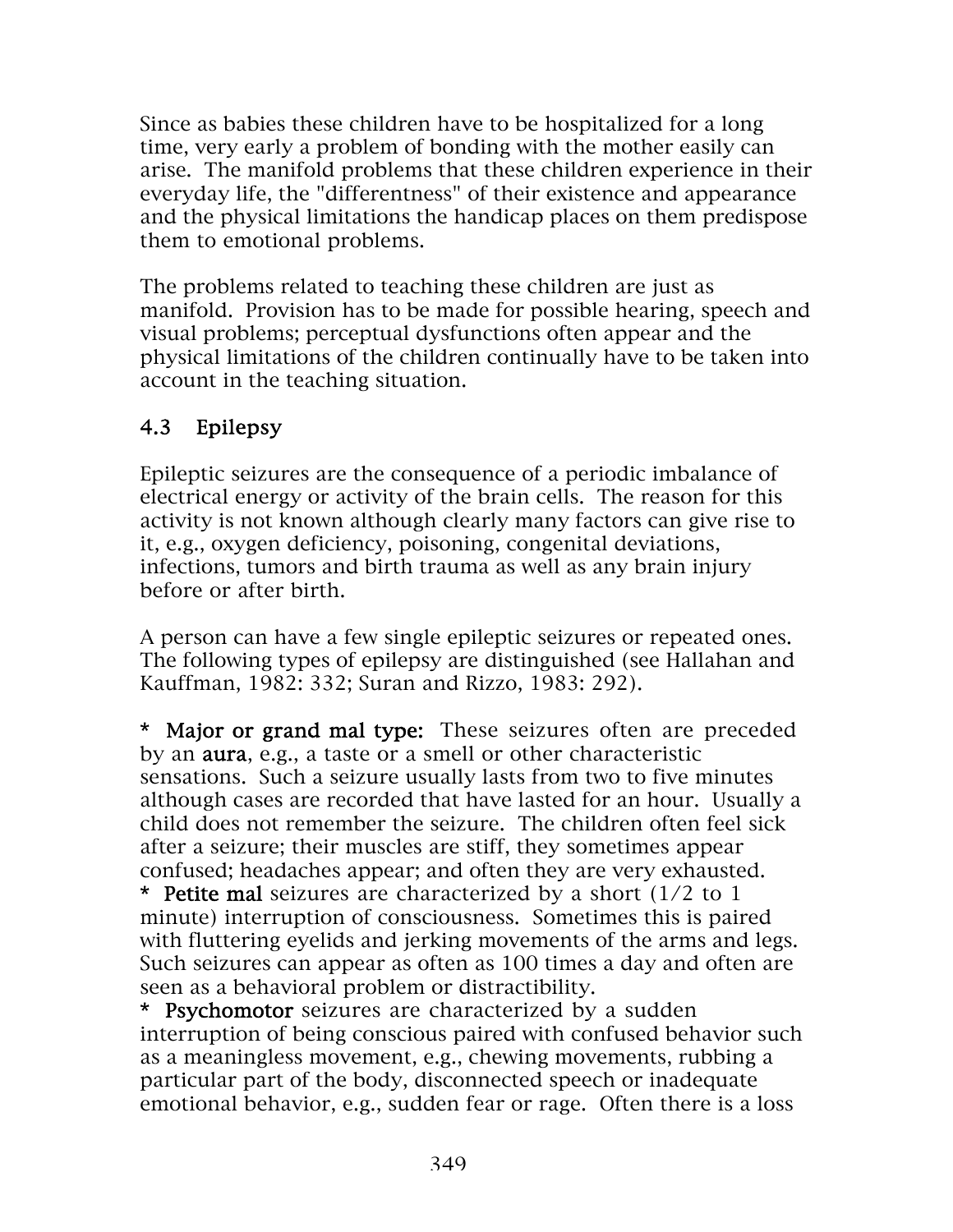of memory of behaviors during a seizure. This can also appear while a child sleeps and then he can walk in his sleep.

\* Myoclonic seizures are involuntary jerking movements of the arms and legs that generally appear as a person falls asleep or awakens.

\* The Jacksonian type is where a person does not lose consciousness and experiences a tingling sensation or involuntary movement in a specific part of the body that readily spreads to still larger parts of the body. The affected muscles might feel tired after the episode.

Most forms of epilepsy can be effectively managed with the help of medications. At present there are no indications that epilepsy leads to lesser intellectual abilities (Suran and Rizzo, 1983: 292).

Children who have epileptic seizures sometimes appear to be restless and disoriented; they are inclined to wander around aimlessly and sometimes think illogically. Hyperactivity and temper tantrums appear sometimes and the dissociations in perceptions and sensations can appear as part of a seizure and awaken excessive anxiety in a child since he doesn't know what is happening to him (Samuels, 1981: 114).

In teaching these children provision has to be made for the interruptions in consciousness, subsiding of attention, the cognitive lack of order that springs from the affective lability and perceptual disturbances that appear. The teachers have to know how to support these children affectively and of necessity also possess sufficient medical knowledge about epilepsy in order to know how to help them at the time of a seizure.

## 4.4 Spina bifida

Spina bifida (slit in the spine) is a birth defect of the spinal cord and of the spine that usually encircles and protects the cord. The defect can appear anywhere along the spine. A part of the spine is not grown together or fused. Through this opening there is an eversion of the spinal cord and/or surrounding membrane. The result of this handicap can vary from less serious to a serious and complex condition. There are two main types of spina bifida:

\* Spina bifida occulta (the so-called "hidden" type):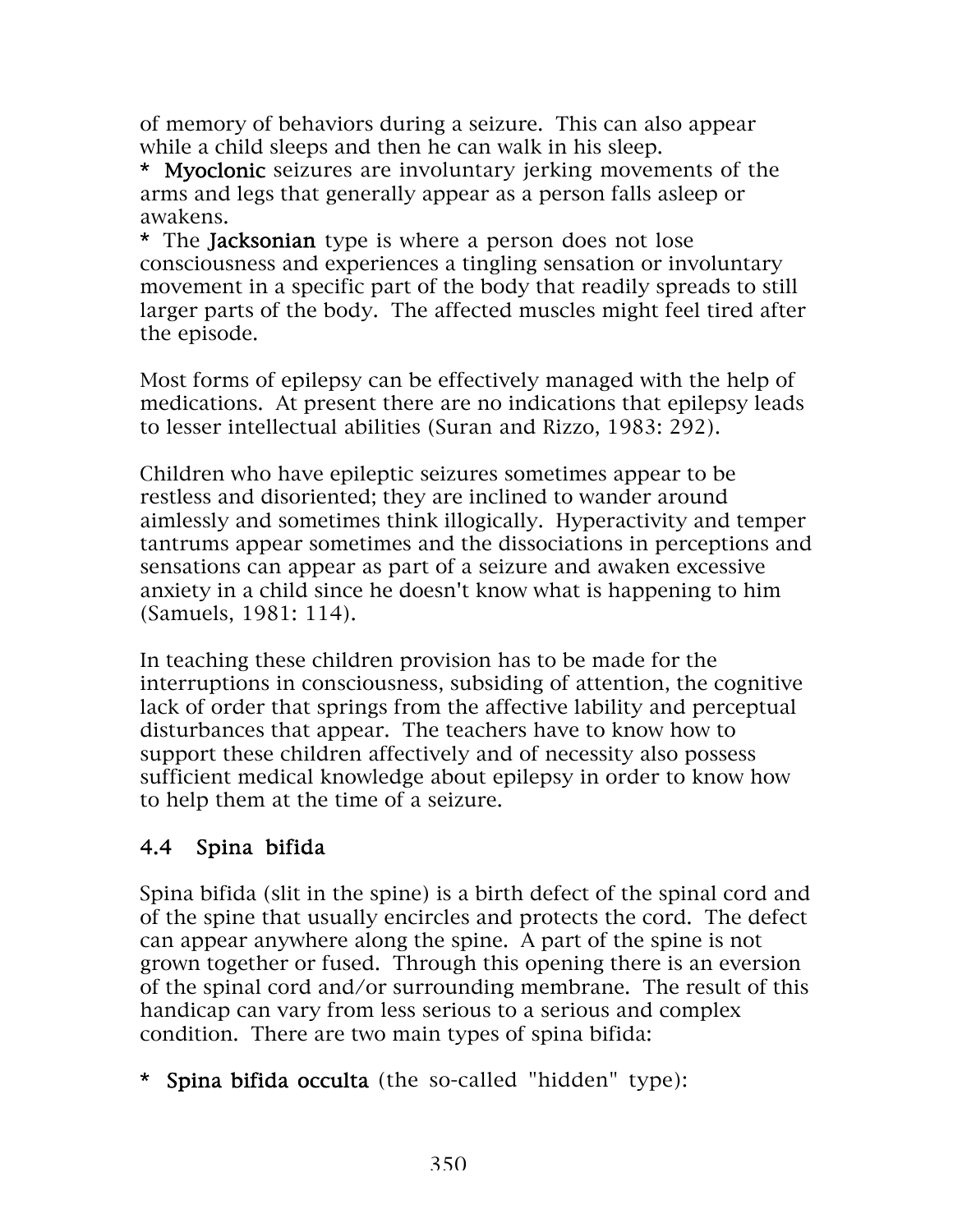This type seldom causes serious handicaps. One or more of the bones of the vertebrae has not developed fully but there is no eversion of the spinal cord and/or membrane. This spinal defect usually is indicated by a slight swelling, a little hole in the skin or locks of hair. In some cases there are no externally perceivable signs of the deviancy and its presence can only be determined with the help of an x-ray.

#### Spina bifida cystica

In this type there is a saccate eversion of part of the spinal cord tissue that is covered by a thin layer of skin. The degree of handicap depends on how much tissue is everted. Two types are distinguished here:

\* Meningocele: this is a less serious type where the eversion consists only of cerebrospinal fluid and the membrane that normally cover the spine cord;

\* Myelomeningocele: this is the most prevalent and serious type. The eversion includes not only cerebrospinal fluid but also nerves and even part of the spinal cord. There always is a degree of paralysis from the damaged vertebrae and below them and often there also is an inability to control the bladder and excretion.

Children with spina bifida also often manifest hydrocephally that surgeons sometimes treat by putting in place a draining tube that carries the excessive cerebrospinal fluid away from the brain and into the stomach. The condition of hydrocephally and other related conditions can lead to brain damage. In itself, spina bifida does not lead to brain damage and a resulting decrease in intellectual potential (see Guide to genetic deviations).

The parents have to be helped by a professional person to overcome their initial shock and to ensure them that they are not guilty for the condition. In larger cities there are support groups for parents of children with spina bifida.

Children who can walk by themselves or with crutches can attend an ordinary school; seriously handicapped children are referred to schools of special teaching. At these schools they also can receive more specialized help such as occupational or physiotherapy.

According to Samuels (1981: 108) children with spina bifida often have a poor self-image, especially those children who do not have control over their organs of elimination. Withdrawal and depression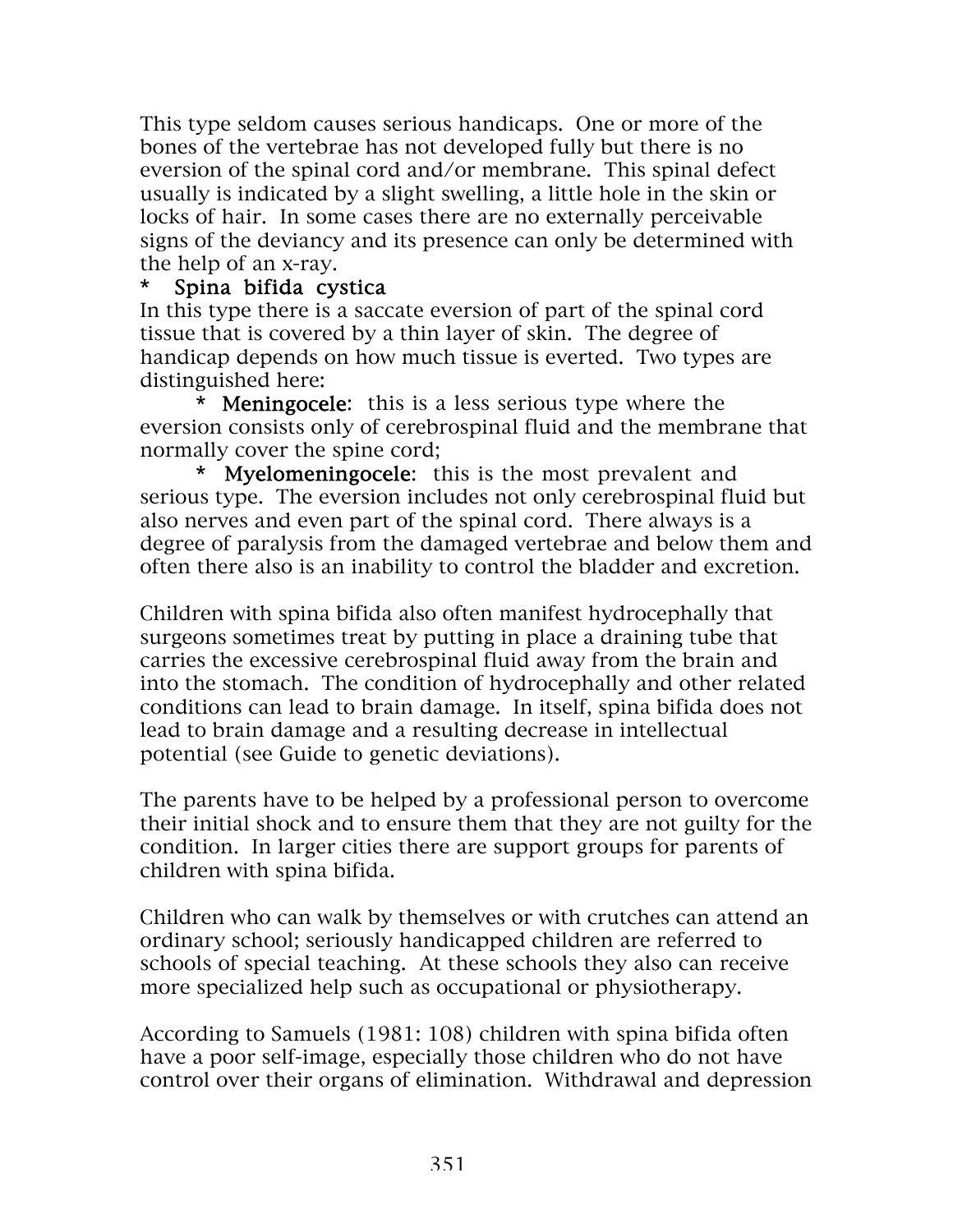often appear and they frequently are referred for specialized help in this regard.

# 5. PHYSICAL HANDICAPS

# 5.1 Introduction

Sick and physically handicapped children often disrupt family life and hospitalization with which the illness or deviation is paired often are experienced as traumatic by the child and parents. Also because of their illness they often are absent from school for long times and the appearance of learning and scholastic problems is not unusual. Further, a direct consequence of a child's illness is socialization problems for a child and sometimes also for the parents. Because he doesn't go to school for long periods of time he does not have friends and depends mostly on the adults who care for him to meet his social needs. Such parents easily become socially isolated because they continually have to be near their child in case he needs them and it usually is difficult to transport the child. Thus, they are housebound. The cost connected with medical care (equipment, medications and more) of the child sometimes leads to financial problems in the family, a factor that can have an unfavorable influence on family relationships.

The handicap's influence on the child cannot be overlooked. The self-concept of children without specific limbs or without the use of particular limbs mostly is influenced negatively by the handicap. In any professional intervention with the children and their families all of the aspects mentioned have to be taken into account. Some physical handicaps now are discussed.

# 5.2 Muscular dystrophy

Many varieties of muscle degenerating illnesses are known. The first signs of the illness can manifest itself at various stages of a child's development. There are two main types that appear, namely, the Duchenne-type that only appears in boys and usually has its onset within the first four years of life. In addition, there is the **pseudo**hypertrophy form that has its onset at approximately seven years. In this latter type the muscle tissue is replaced by fat cells and the child appears healthy and strong. In both cases the dystrophy of the muscles can reach such proportions that a child is dependent on a wheelchair to move around. The second type appears in both boys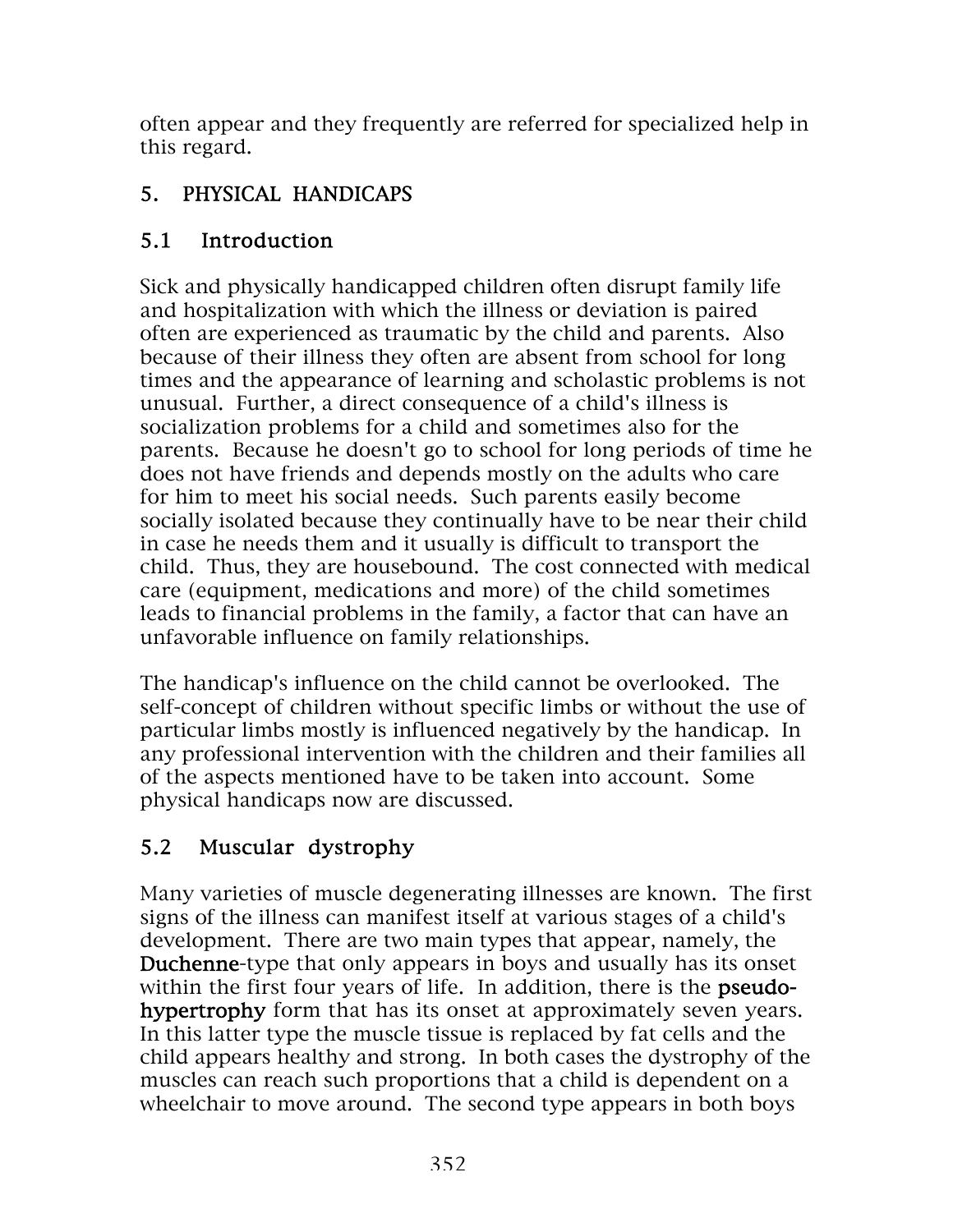and girls and decreases a child's intellectual potentialities. With the first variety a child's intellectual potentialities remain intact (see Hallahan and Kauffman, 1982: 227; Samuels, 1981: 104).

It is important that the children, while movement of the limbs is still possible, should move as much as possible to work against the dystrophy of the muscles. The degree of attention the children receive from their family members, especially their parents, often leads to relationship problems within the family.

## 5.3 Cystic fibrosis

Cystic fibrosis is a genetic metabolic deviation. Its origin is unknown and there is not yet a cure for it. These children often have an insatiable appetite but do not grow physically as expected; often they have lung infections and cough a lot and at birth their fingers have often grown together. Problems with the digestive system also often appear.

Medical therapy is aimed at relieving symptoms. Often these children are afraid they will suffocate because their airways easily become blocked by mucous secretions. Negative bodily experiences are common (Suran and Rizzo, 1983: 294). If the lung function problems are under control the children usually can attend school. Most of the patients die of primary lung infections and related secondary heart failure before they are twenty years old (Samuels, 1982: 118). Since these children always live in the shadow of the dead, the illness has a drastic influence on the family members.

## 5.4 Hemophilia

Hemophilia is the label for a group of illnesses where there is a deviation in the composition of the blood that leads to it not clotting. The illness appears very seldom in girls although they are always the carriers of the inherited illness. A child has to continually protect himself against injuries since the slightest injury, even a bruise, can lead to serious bleeding. The illness has farreaching consequences for the patients as well as their parents. According to Suran and Rizzo (1983: 294) the earlier inclination was to keep these children home for treatment and let them attend a regular school as far as possible. However, these children are very limited in their involvement with friends. According to Samuels (1981: 118) there is a positive correlation between the parents'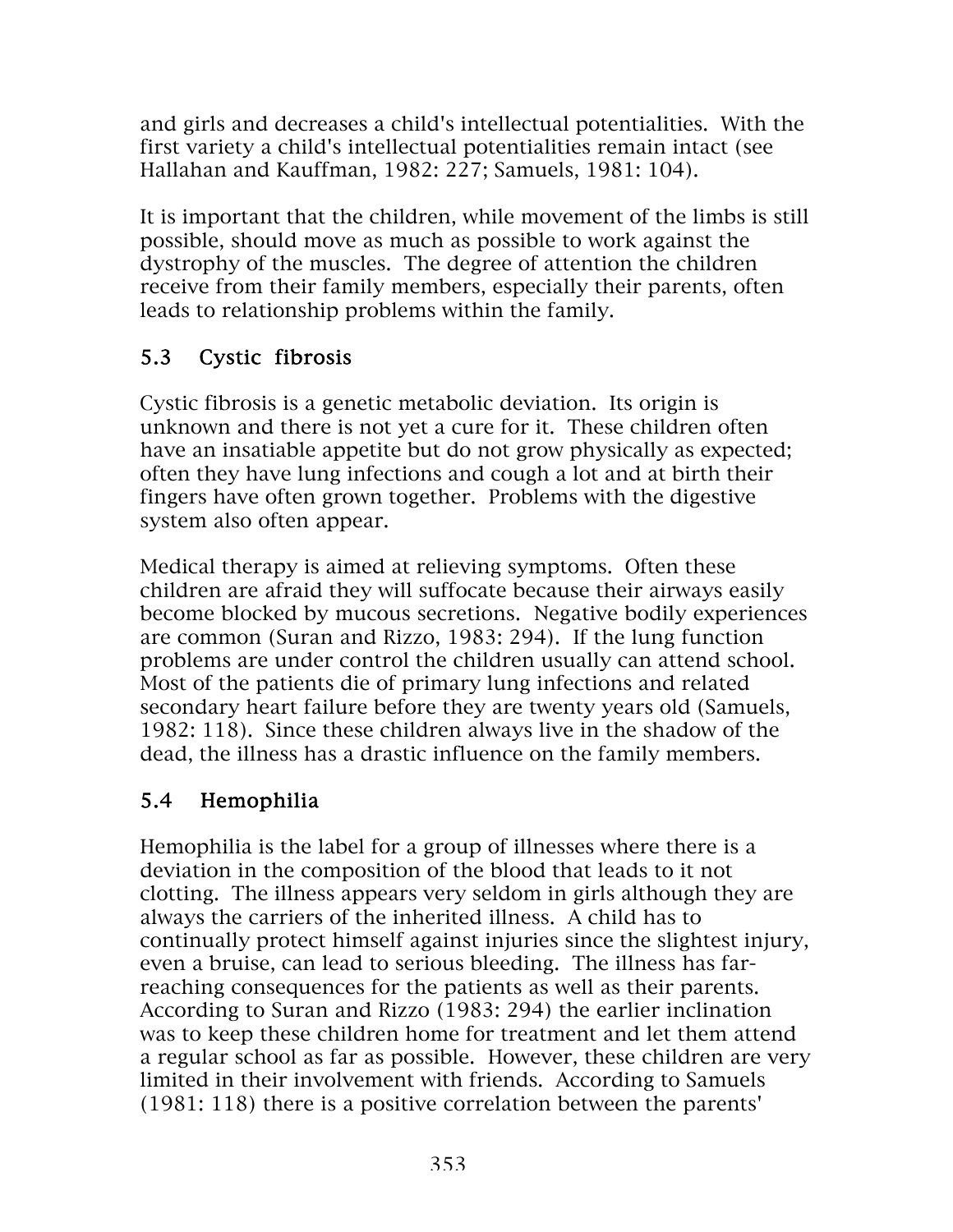acceptance of the child's illness and the child's successful orientation in ordinary life. In addition, Suran and Rizzo (1983: 294) indicate that there is the danger that the parents of these children will be over-protective. Their intellectual potentialities are not influenced by the illness.

# 5.5 Leukemia

According to Suran and Rizzo (1983: 294) leukemia is the most prevalent form of cancer in children. As a result of the advancement of providing chemotherapy a child's chances of survival now are very good. The initial shock that the diagnosis gives to the child and especially the parents can lead to serious emotional problems for all of them. The side-effects of the treatment, especially the associated loss of hair, can lead a child to withdraw from his friends and even barricade himself in a world of his own. Parents sometimes withdraw their affection from their child with leukemia. They are already involved in separating themselves from the child and thus distancing themselves on an emotional level. Then the child misses his parents' giving him affective support. If he is cured, bonding first has to occur again between child and parents and relationship problems in the family are not unusual in such a situation.

## 5.6 Asthma

Asthma appears more in children and adolescents than in adults (Schwartz and Johnson, 1981: 237; Sarafino and Armstrong, 1980: 436). The state of the illness is brought about by allergies, infections and psychic factors (see section 6 below). Allergies and infections can be controlled relatively effectively with medications. For a child and also for his parents, an asthma attack is traumatic and, as an emergency measure, often the child is hospitalized. This can lead to the parents over-protecting the child. As a consequence of allergies such a child cannot participate in sports activities and this can lead to problems of social isolation. A side effect of a medication can prevail.

## 5.7 Diabetes

As a metabolic deviation diabetes has a drastic influence on children's lives. They have to hold to a strict diet that prevents them from eating what their friends eat and their daily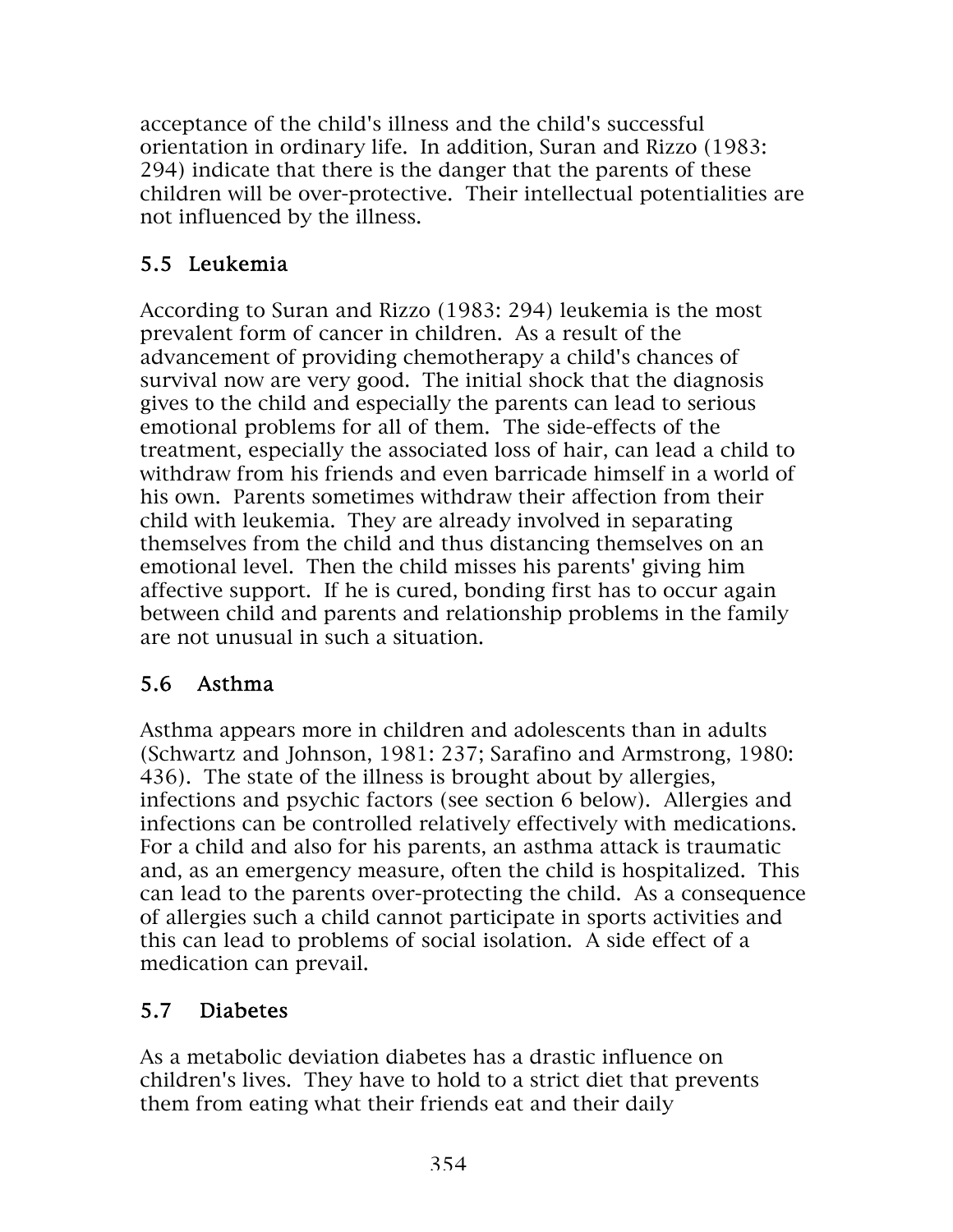administration of insulin limits their movements to the degree that they have to remain near their parental home or a medical facility. Psychological and especially emotional problems often spring from the "differentness" of the children; they experience themselves as different from their friends. According to Samuels ((1981: 116) sometimes children with diabetes use their diet to manipulate their parents and this can be viewed in the same light as suicidal tendencies because if the blood sugar is too low or an overdose of insulin is administered this can lead to death.

#### 5.8 The chronically ill child

According to Suran and Rizzo (1983: 295) children do not experience illness objectively as something that is happening to his body but they find sense in their illness in subjective ways by relating it to something they have done. Pain, hospitalization and separation from their parents often mean they are being punished for something they have done. These behaviors would then lead to the illness, e.g., eating too much candy gave rise to diabetes, too much running to heart problems, etc. Some children avoid any conversation about their illness or handicap and it is important that professional experts and parents be encouraged to talk about their illness so that misunderstandings regarding its cause and course can be cleared up.

Long-term illnesses can lead a child to lose contact with his surroundings because he is increasingly thrown back to his body and in doing so withdraws into a world of his own and becomes alienated from reality. Thus, it is important that a chronically ill child continually be exposed to new challenges and experiences (Johnson and Medinnus, 1965: 450). This can be done through teaching. Thus, it is necessary that the ill child continually receive instruction whether this is at home or in the hospital. According to Suran and Rizzo (1983: 304) the social becoming of such a child largely depends on the school's set up and therefore it also is necessary that the child be exposed to a teaching program.

The parents of a chronically ill child often have a need for professional help to assimilate the situation. According to Johnson and Medinnus (1965: 451) the parents often are angry at their child or they even reject him. Again, others over-protect and are overly concerned about the child.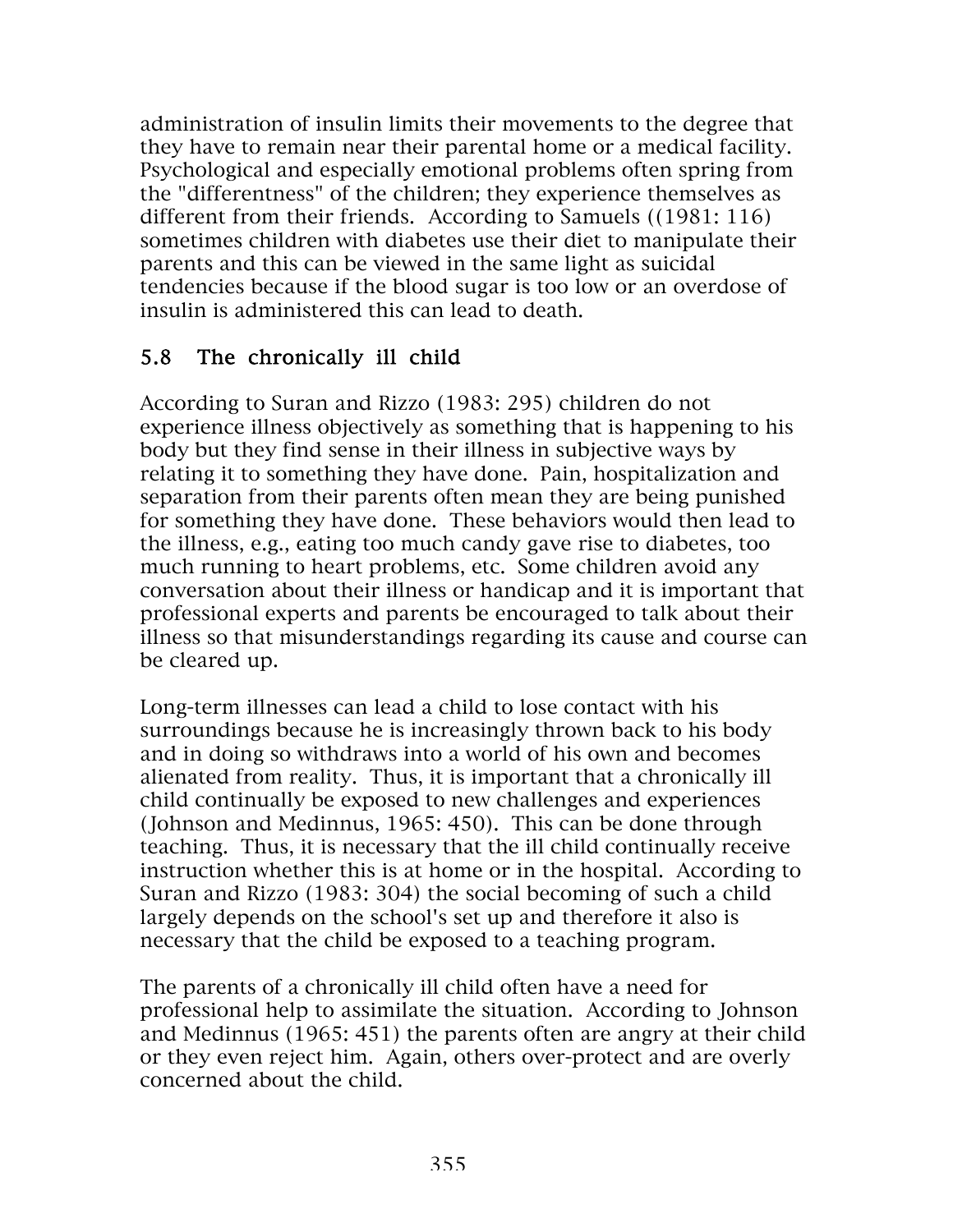## 5.9 The dying child

The perception of death by young children under the age of six is not related to its irreversibility and if such young children know they are going to die, their greatest fear is separation from their parents (Sarafino and Armstrong, 1980: 450). Children in the age group of 6 to 10 are aware of the seriousness of their illness although they will not say that they are dying. It appears that they also experience anxiety (Suran and Rizzo, 1983: 314). According to Schowalter (Suran and Rizzo, 1983: 315) a dying adolescent experiences feelings of despair and unfulfillment.

The parents, and the child who is dying, must be granted the opportunity to mourn. The parents also need to be helped to overcome their initial shock and denial and to accept the fact that their child is dying. Only then can there be a decision about whether and how the child be informed about the nature of his illness.

According to Morse (1970) there are two aspects to guiding dying children and their parents. First an attempt has to be made to make the time together of the child and his parents rich and meaningful; and second they have to be helped to assimilate the inevitability of death. He proposes that a team of professionals be used for this but that one person continuously lead the team and at all times be available to the family whether the child is cared for at home or in the hospital.

# 6. PSYCHOSOMATIC CONDITIONS

If there is mention of the involvement of psychic factors in an illness this is referred to as a psychosomatic condition (Cruickshank, 1980: 382). According to Samuels (1981: 97) psychosomatic symptoms can be divided into three categories. The first type is hysterical traumatic reaction where, e.g., a child cannot move his arms or legs or even is blind or deaf. The child shows no signs of dismay about his symptoms. Hysterical neurosis also can be manifested as a loss of memory, different levels of consciousness and even multiple personalities. Even sleepwalking usually is found before adolescence.

The second type is caused by temporary bodily changes that are related to emotional states such as sadness, vomiting,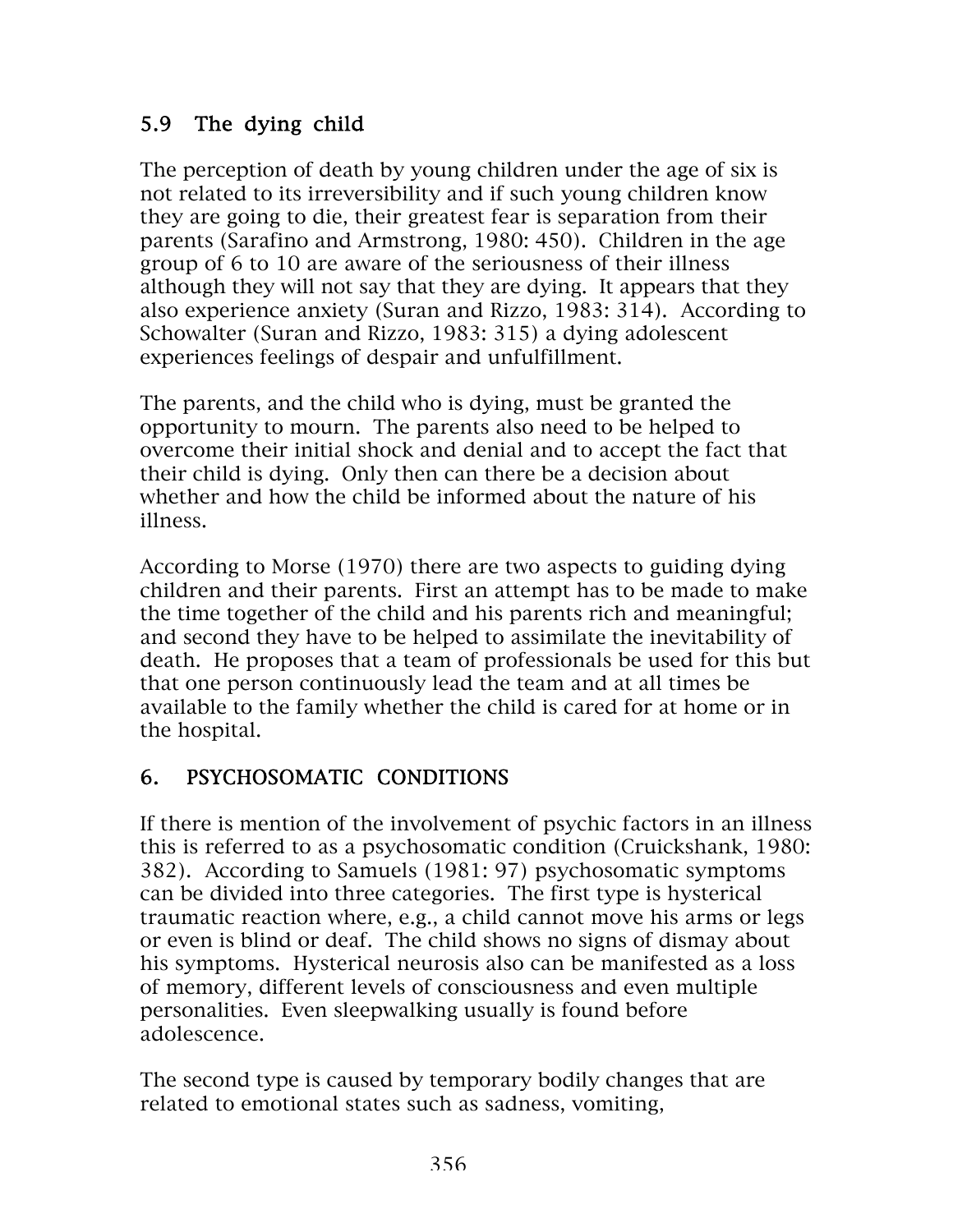stomachaches, headaches and muscle aches. The condition can begin when a child was really ill. To prevent the symptoms from manifesting themselves, he avoids anxiety provoking situations (e.g., school phobia) or he gets more attention from his parents or doctors.

The third type is the so-called psychophysiological reaction. This also is caused or promoted by anxiety and tension but it leads to lasting physical changes in the body. Symptoms such as migraine, ulcers and asthma are examples of this condition.

## 7. SERIOUSLY MENTALLY HANDICAPPED

A person's intellectual potentialities to a large degree are genetically determined (See Chapter 3, section 3). A serious mental handicap (or mental retardation), however, in many cases is a result of external factors (see Muller, 1980).

According to Suran and Rizzo (1983: 332) most diagnoses of mental retardation are done when a child reaches school age. The reason for this is that a greater intellectual and social appeal is directed to the child by the school and then they fail. In pre-school only the most serious cases are recognized.

The causes of serious mental handicaps are varied in nature. Some major groupings of causes are discussed briefly below (see Suran and Rizzo, 1983; Gelfand et al., 1982; Schwartz and Johnson, 1981).

## \* Infections and toxins

The most widely known infection that can result in mental retardation certainly is rubella (German measles) when a mother gets it during the first three months of pregnancy. After birth encephalitis also can result in a serious mental handicap.

## \* Traumas or physical injuries

Birth injuries from the use of instruments, lack of oxygen and accidents where a child's brain has become damaged can lead to serious mental retardation.

## \* Metabolic deviations and malnutrition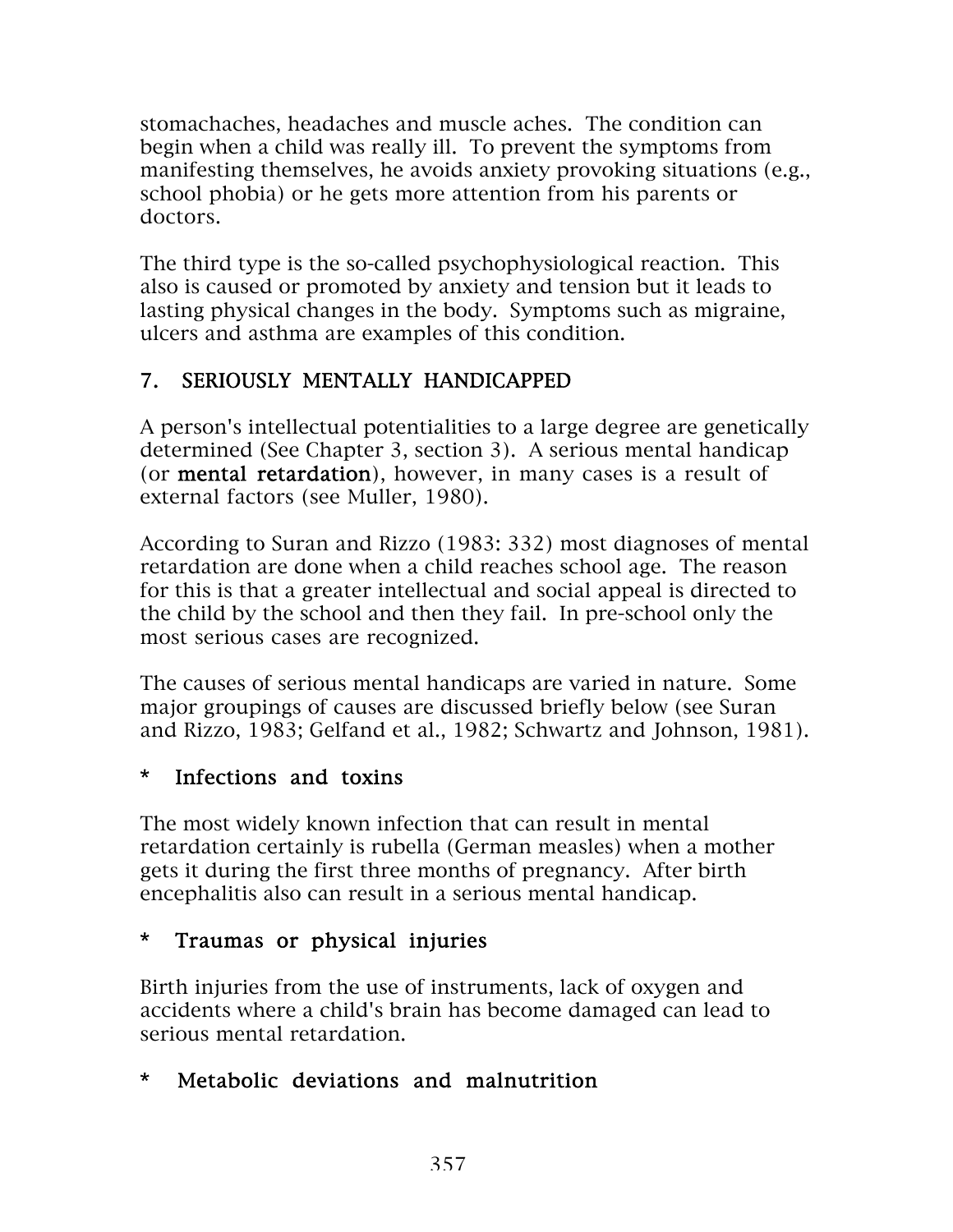Genetically determined metabolic deviations such as phenylketonuria (PKU) can lead to mental retardation if it is not diagnosed and the necessary treatment is provided before three months. The building up of enzymes can lead to brain damage. With a special diet the harm from this condition can be eliminated or limited. Thyroid malfunctioning also can lead to serious intellectual retardation. Here one thinks of cretinism.

#### \* Serious brain diseases

Most brain diseases lead to some degree of mental handicap. Still, according to Suran and Rizzo (1983: 335) there are cases where serious brain damage is caused by diseases without a noticeable decrease in intellectual potential and its actualization. The relation between brain damage and intellectual potential is complicated and much research still needs to be done in this regard.

#### \* Chromosome deviations

Down's syndrome or mongolism is the most familiar example of chromosomal deviations that lead to serious mental retardation. However, there are other chromosomal deviations that have mental retardation as a consequence such as the Cri du Chat syndrome that is one of the characteristics of microcephaly (Guide to genetic deviancies).

## \* Problems during pregnancy

A shortened pregnancy (less than 40 weeks) or babies with a low birth weight are viewed as high risk and who need highly specialized post-natal care. These babies are not necessarily mentally retarded but the appearance of such a handicap is greater for this group of babies.

#### \* Environmental influences

Factors outside of a child's body that can lead to serious mental handicaps or can lead the child to give the appearance of mental retardation, such as psychosocial factors, in some cases are viewed as causal factors. Environmental deprivation that includes serious mental retardation of other members of the family (parents) is mentioned here.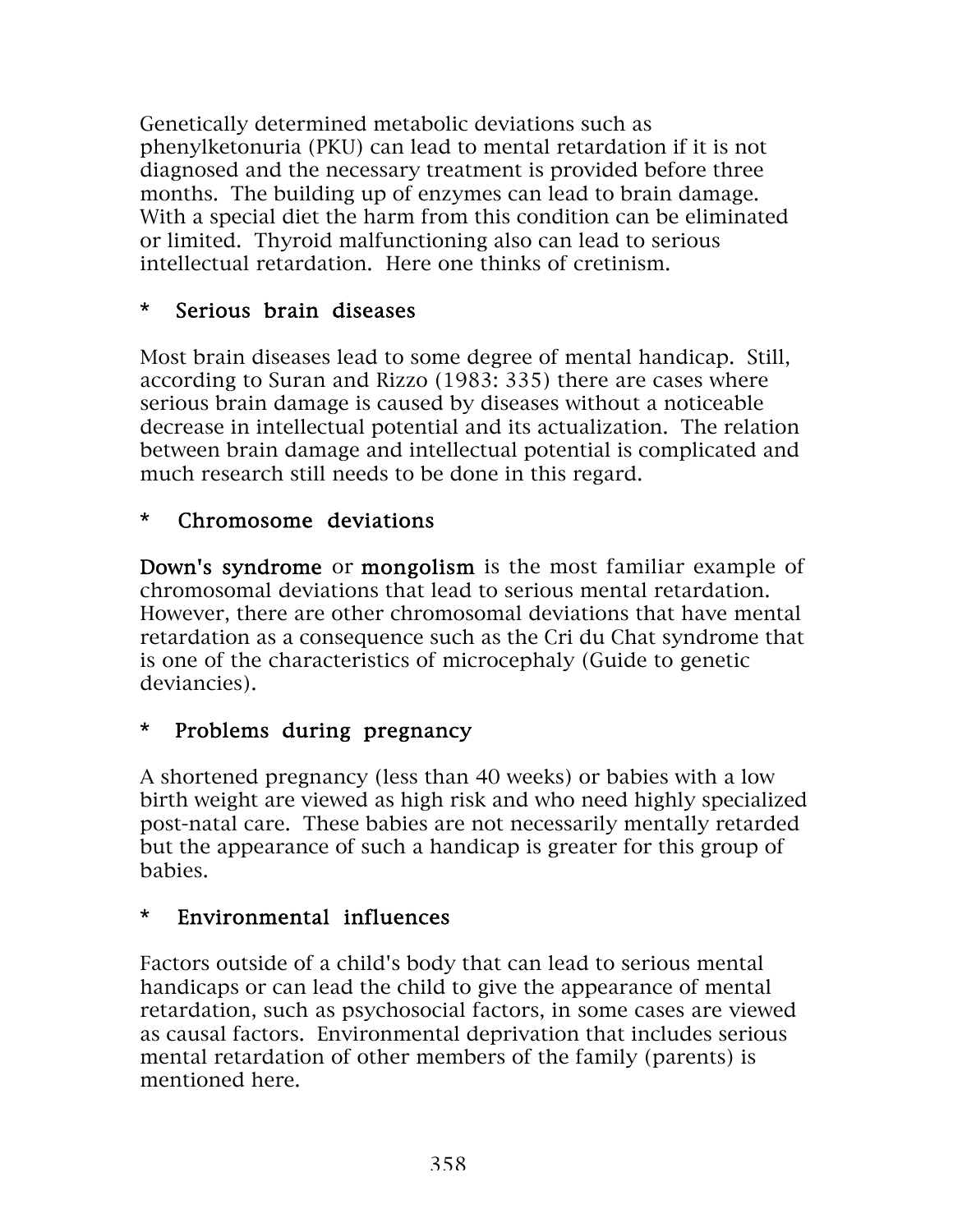#### \* Psychiatric deviations

Psychoses such as **autism** usually are paired with serious mental retardation.

#### \* Unknown factors

In many cases of serious mental handicaps the originating factors are unknown.

#### \* Teaching the mentally retarded child

According to research reports five-sixths of all severely mentally retarded persons fall within the IQ interval of 51-65 (Suran and Rizzo, 1983; Gelfand et al., 1982). These children are educable and as adults can care for themselves to a relative degree. The remainder ranges from educable to total dependence on maintenance.

#### 8. PSYCHOSES

#### 8.1 Child schizophrenia

The diagnosis of child schizophrenia is still as controversial as the debate about the causes of psychoses. Knopf (1979) mentions that sometimes as many as 10 different diagnoses have been made of one child.

There are those who believe that an incongruity between parents and child, as well as intense educative disharmony are responsible for a child's psychic deviancy. Suran and Rizzo (1983: 507) refer to many research reports that indicate the contrary.

Researchers who support the theory that biological factors are the cause of schizophrenia base their conclusions on research showing that there were many problems experienced with the pregnancies, before, during and after birth, of mothers of babies later diagnosed as schizophrenic. It also has been found that these children have manifested so-called soft neurological problems (White, 1974). Suran and Rizzo (1983: 509) discuss research reports that accumulatively indicate that genetic factors also play a role in schizophrenia.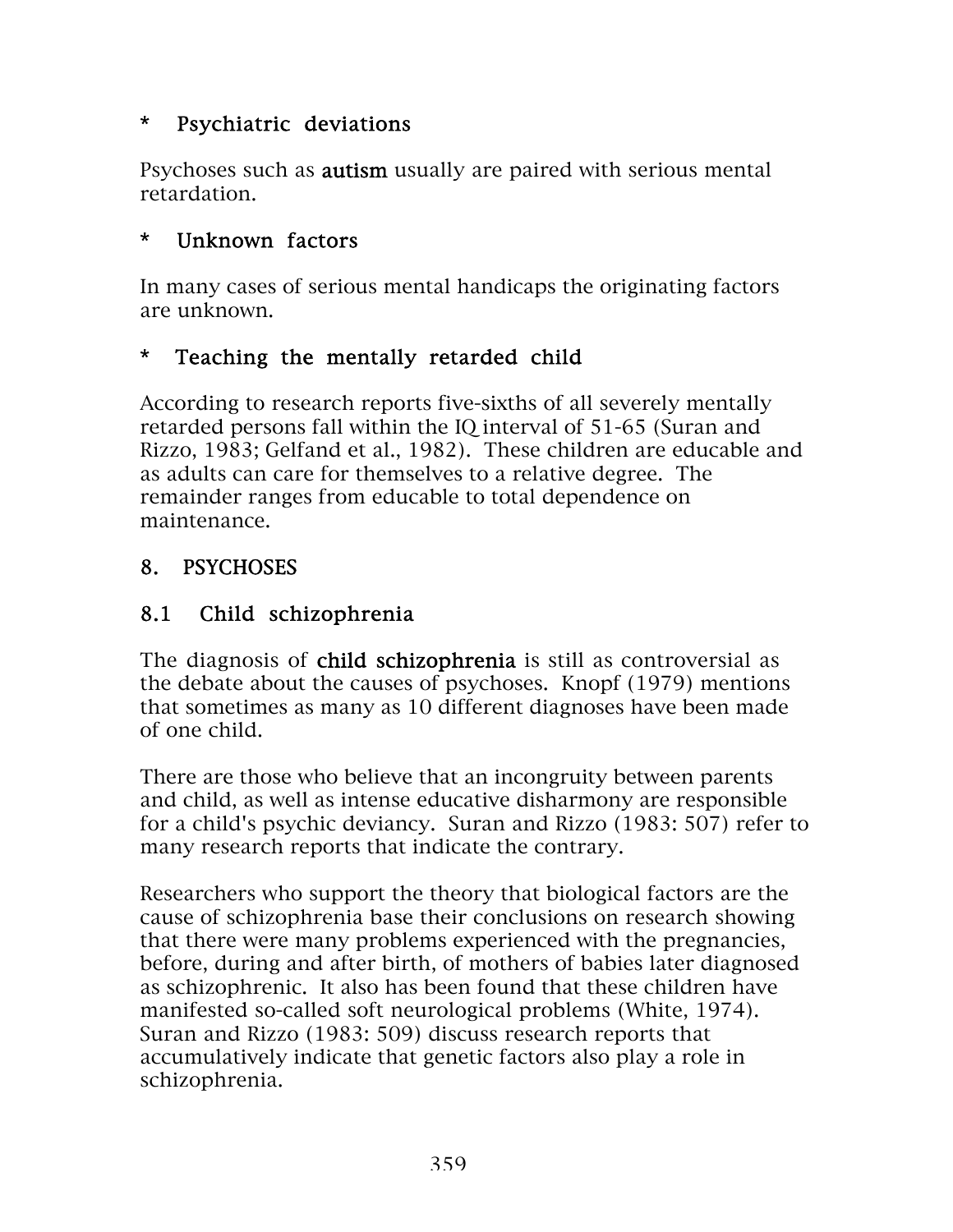## \* Clinical picture

The clinical picture usually originates after a period of normal development. The children first show a picture of schizophrenia at approximately five years. They usually are sickly and poor motor functioning appears. They do not appear to be intellectually handicapped and often there is a family history of psychoses and hallucinations (see Knopf, 1979; Odendaal and Hersen, 1983).

Some of the symptoms that might appear include distorted interpersonal relationships; disorientation of his own body in space; inapplicable use of objects and a ritualistic bond with them; excessive fear for something that doesn't justify it and no fear for fear-provoking situations and objects; speech is used to communicate bizarre and meaningless contents; sometimes mutisms appear as do auditory hallucinations; inapplicable emotions; hyperand hypo-activity; poor intellectual achievement with some islands of normal and even above normal intellectual penetration (e.g., high computational skills or memory for numbers) (see Schwartz and Johnson, 1981; Ross, 1980; Samuels, 1981; Knopf, 1979).

The symptoms of child schizophrenia correspond to what is found in adults and according to Suran and Rizzo the ratio of boys to girls is 2.5 : 1.

## \* Treatment procedures

Behavior modification programs are used to unlearn self-mutilating behaviors and to make language usage more applicable. Fair results are obtained with the help of medications. According to Knopf (1979) the prognosis is better if a child has a mastery of language. He also believes that intelligence is an indicator of the prognosis and because his intelligence is difficult to determine he speaks of an attained IQ score. If this score is above 70, the prognosis is better. According to him, less than 2% of the patients recover so that they can carry on a "normal" life and up to 25% show moderate recovery. In adulthood sometimes they will develop attacks similar to those of an epileptic.

The influence that a child with schizophrenia has on the family must not be underestimated. The parents often feel guilty and it is difficult to control their child's behavior.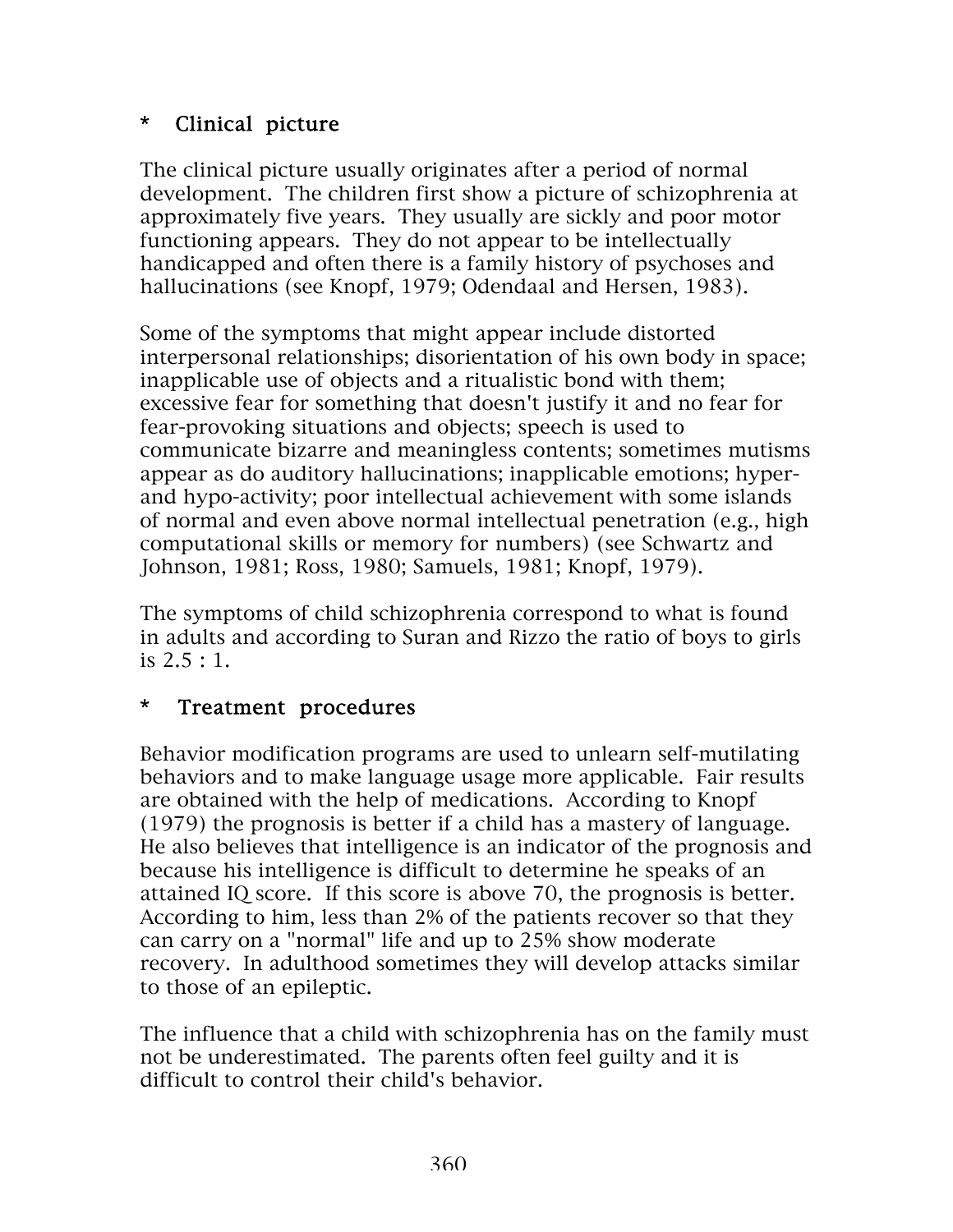According to Ross (1980) the mothers of schizophrenic children usually are anxious and tense and very involved with their children's problems. However, the behavior of these mothers is not viewed as a cause of their children's problems but rather is a consequence of them.

# 8.2 Autism

In 1943 Leo Kanner gave the first description of the clinical picture of infantile autism. Because particular parallels were found in the dynamics of educating these children, the theory of the "affectively cold mother" emerged. In 1964 with the publication of Rimland's research reports on possible biological causes, research in this regard gained momentum (see Suran and Rizzo, 1983: 513). Fein, Skoff and Mirsky (1981) published a report in which it was indicated that damage of the brainstem or brainstem dysfunction are possible causes of autism. Subsequent reports show deviant EEG's of autistic children (Knopf, 1979). The EEG's show a continuous state of arousal. The conclusion drawn from this is that the nervous system is functioning inadequately, but the cause is not known. According to Coleman et al. (1980) autism appears approximately four times more often in boys than in girls.

## \* Clinical picture

These babies sometimes are apathetic and in other cases they cry continually. They are not coddled when held, do not reach out to another person (mother) and do not smile. They don't make eye contact with their mothers during feeding sessions and often have peculiar eating habits. For example, such children will only ingest food from a clear bottle or only eat solid food if it is formed into little cubes. They have no interest in the actions of others and do not pay attention to who leaves or enters the room. Defective speech appears. According to Knopf (1979) 50% of autistic children master speech well but don't use it as a means of communication. Those children who speak well usually speak in the third person. Immediate or delayed echolalia often appears.

Autistic children sometimes show an aversion for auditory stimulation and even cry when they hear their parents' voices. This phenomenon is not consistent; sometimes they are frightened by soft sounds but appear deaf to harsh sounds. They keep themselves busy by repeating movements such as banging their heads and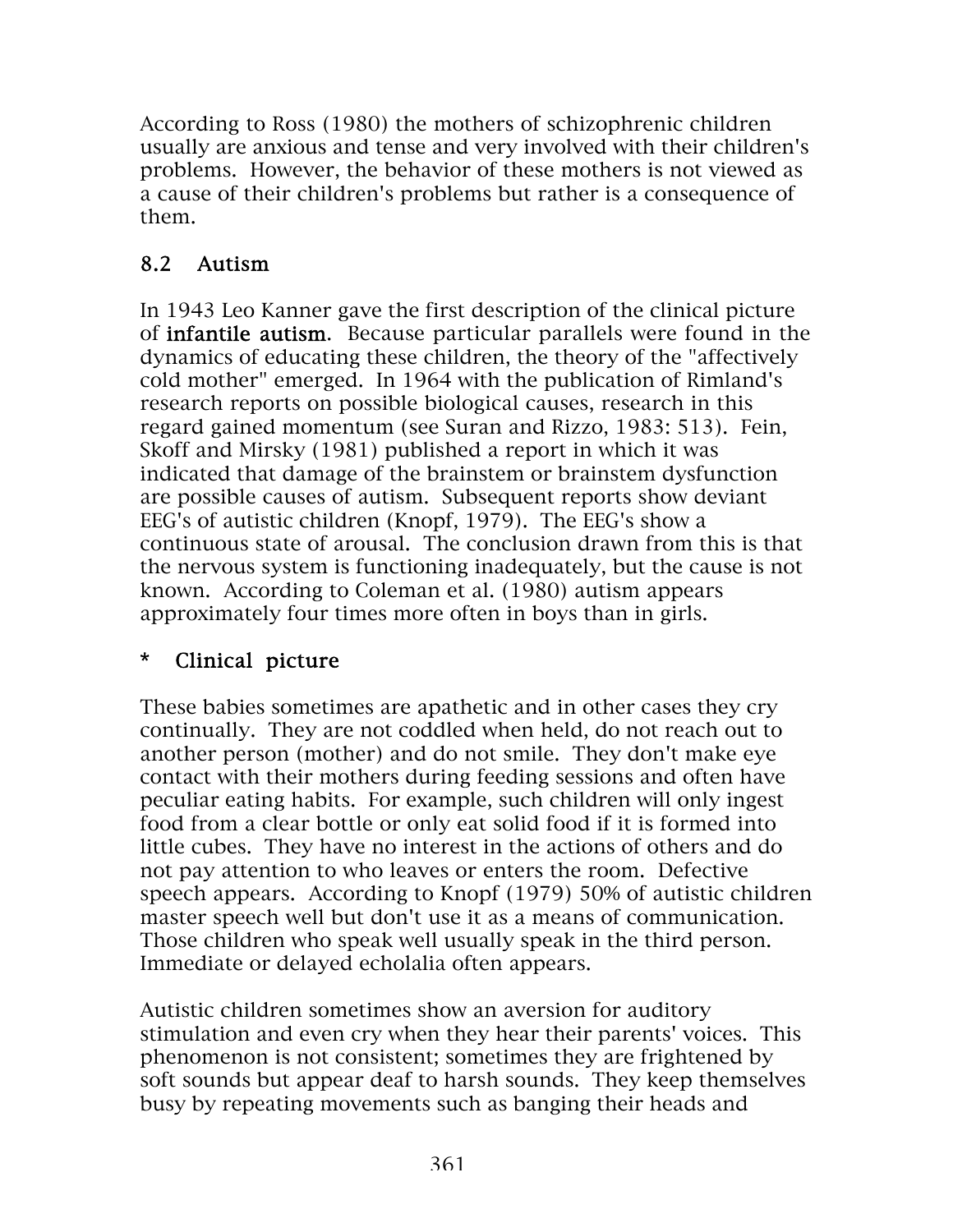making spinning movements (e.g., spinning round objects) or rocking.

Other bizarre patterns of behavior sometimes appear like running in circles, sitting under a chair or cardboard box, or the child continually stacks the pieces of furniture in a room on top of each other. Some children continually make noises. They sometimes are very dexterous and can easily assemble a jigsaw puzzle but they experience problems in following the sequence of a picture story. Sometimes they show a strong attachment to objects or are preoccupied with them, e.g., a stone, keys, light-switches or round objects. The object is sometimes so large that it is disruptive (a large cardboard box).

The autistic child resists any change in routine. According to Coleman et al. (1980: 503 [in English]) they are "obsessed with the maintenance of sameness". They also say that an autistic child has a vague and undifferentiated self-concept and their self seemingly is not the point of reference in their world (absence of the I). In agreement with this, Knopf (1979) says that they confuse part and whole and that an autistic child might say that his head aches when another part of his body hurts.

Some autistic children have a good understanding of spoken language but do not use language themselves. It can happen that language development proceeds normally for a while and then the child loses the ability to master language as the autism emerges more into the foreground (see Schwartz and Johnson, 1981; Knopf, 1979; Suran and Rizzo, 1983).

## \* Procedures for providing help

Various approaches are recommended in the recent literature (see Coleman et al. 1980; Suran and Rizzo, 1983; Komoto et al., 1984). Some recommend an atmosphere of warmth, security and acceptance within which change is gradually introduced. Another approach is that of "structuring therapy" where the surroundings are so structured that spontaneous physical and verbal stimuli serve as games and the children's game playing makes them more aware of their body as a center of experiencing. Behavior modification programs generally are used to prevent a child from injuring himself and to learn basic language and social skills. According to Coleman et al. (1980) children who remain in their parental home progress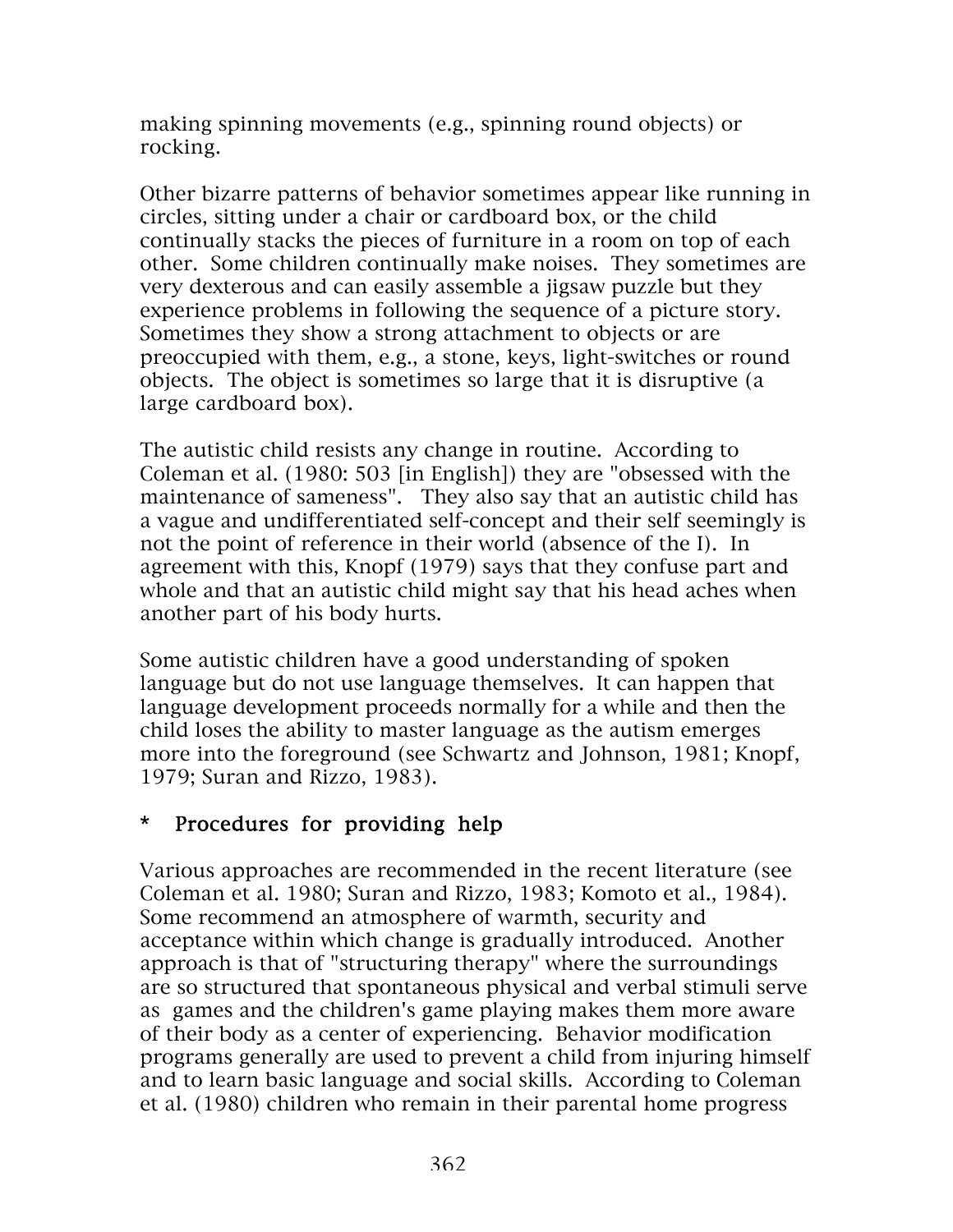more quickly than those who are institutionalized. Today a parent is viewed as a "therapist", as a person who can bring about change in contrast to earlier times when he was viewed as the cause of the problem. Complete recovery to "normality" is not attained. According to Coleman et al., (1980) approximately 25% of the children who receive intensive help can engage in everyday life. In this regard, Komoto et al. (1984) indicate that persons who after help or therapy manifest relatively acceptable social behaviors show a conspicuous lack of sensitivity for the expectations, interests or feelings of others.

infantile autism are summarized as follows (see Schwartz and Johnson, 1981: 107; Suran and Rizzo, 1983: 517): AUTISM SCHIZOPHRENIA

The differences between the symptoms of child schizophrenia and

| Beginning            | At birth                                                                                                                          | After a period of<br>normal development<br>$(2 \text{ to } 11 \text{ years})$                              |
|----------------------|-----------------------------------------------------------------------------------------------------------------------------------|------------------------------------------------------------------------------------------------------------|
| Health and           |                                                                                                                                   |                                                                                                            |
| appearance           | Very healthy                                                                                                                      | "Grayish" sickly                                                                                           |
| Bodily attitude      | Stiff and rigid if<br>lifted                                                                                                      | They enjoy holding<br>tight if lifted                                                                      |
| Resistance to change | Always resisting                                                                                                                  | Appears only in a<br>few cases                                                                             |
| Language             | As they acquire<br>language they don't<br>use it to communi-<br>cate; echolalia; speak<br>in 3rd person; whole-<br>part confusion | No whole-part<br>confusion; no<br>echolalia; don't<br>speak in 3rd person.<br>Bizarre thinking<br>appears. |
| Affect               | Inaccessible                                                                                                                      | Inappropriate affect<br>shown; confusion                                                                   |
| Hallucinations       | None                                                                                                                              | Sometimes delusions<br>and hallucinations<br>appear                                                        |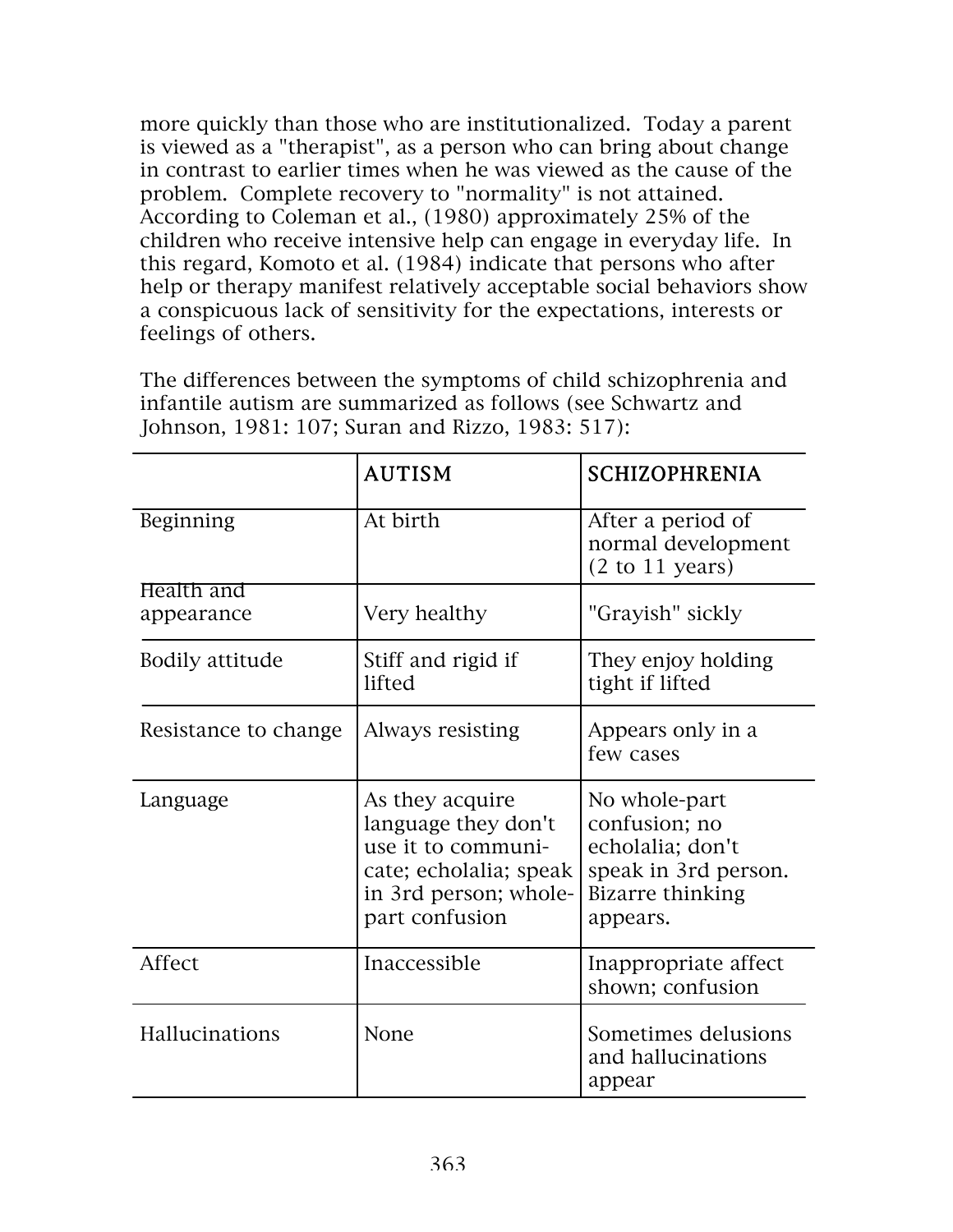| [Continued]                     | AUTISM                                              | <b>SCHIZOPHRENIA</b>                                                            |
|---------------------------------|-----------------------------------------------------|---------------------------------------------------------------------------------|
| Self orientation                | Appear disoriented<br>and unintegrated              | Disorientation;<br>confusion and anxiety<br>appear                              |
| Receptive to<br>behavior change | Very difficult to<br>modify behavior                | Behavior modification<br>occurs easily                                          |
| Motor skills                    | Very skilled; rocking<br>and banging head<br>appear | Poor motor skills;<br>bizarre body move-<br>ments; spins and<br>rotates objects |
| <b>Family history</b>           | Intelligent;<br>emotionally stable                  | Average intelligence.<br>History of illnesses<br>and deviations                 |
| Unusual talent                  | For music; mechanics   Nothing specific             |                                                                                 |

#### 8.3 Borderline psychotic children

According to Gualtieri et al. (1983) the term **borderline** psychosis is used to describe children whose thinking in particular situations is unordered and/or irrational and difficult to understand. Nielson (1983: 28) describes [in English] the deviancy as " ... a structural disorder due to developmental arrest." According to him the critical time for the onset of this deviance is when distancing from the mother occurs (18 to 36 months and again with the onset of puberty). Others view this as a developmental problem or "ego defect" (Rubin, 1984: 7).

The symptoms of this deviancy are the following: they have a poor grip on reality and fall into a short-lived psychosis as soon as they experiences tension. They make use of psychotic and neurotic defense mechanisms and in play therapy they can quickly move between reality and fantasy. They are impulsive, unpredictable and emotionally unstable. Periods of uncontrolled irrational rage appear and sometimes there are manifestations of self-destructive anxiety. They can appear solitary and withdrawn and their self-image and identity of their **own I** is poorly developed (Gualtieri et al., 1983). According to the DSM III (American Psychiatric Association, 1980)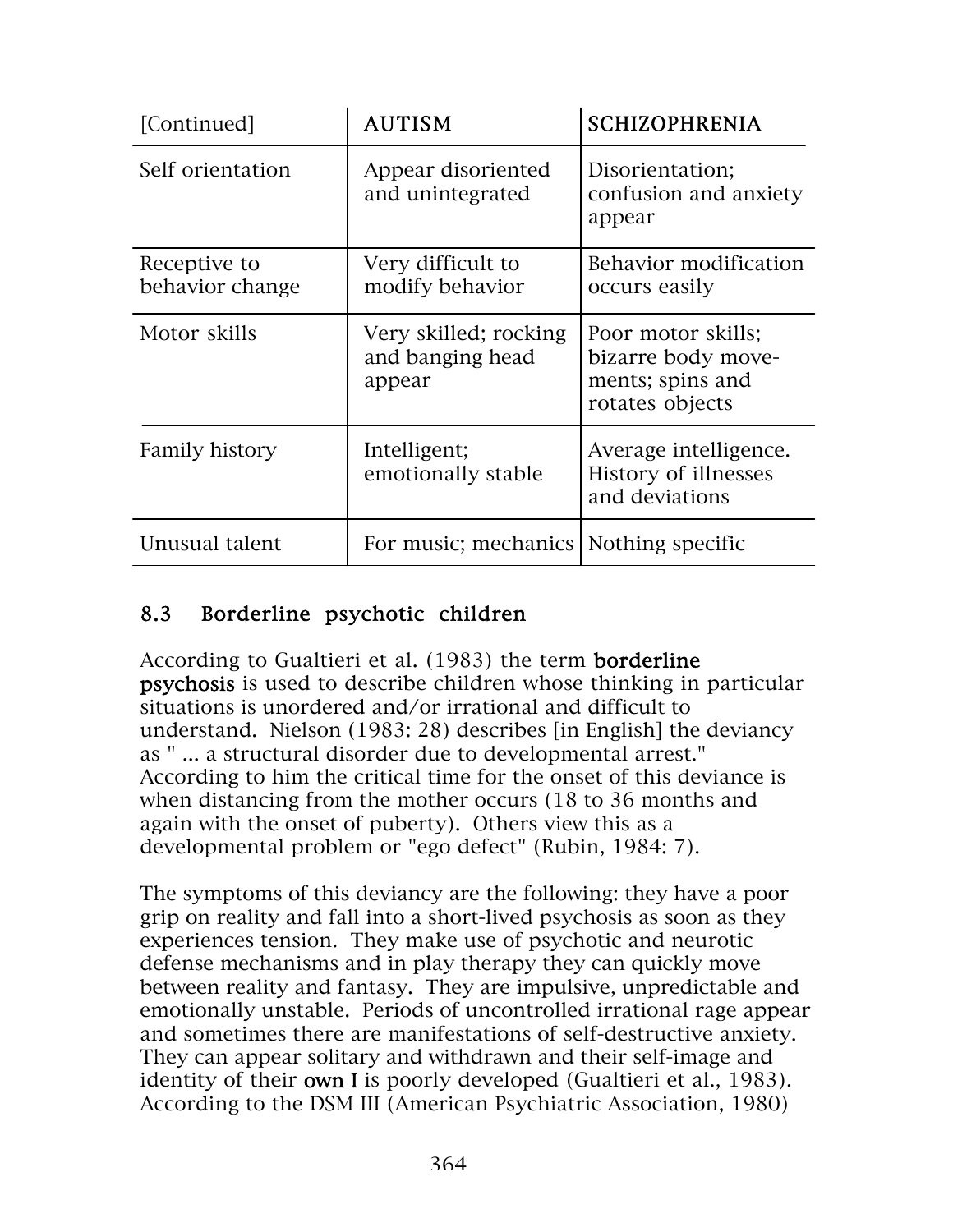this deviancy can proceed to an identity disturbance after 18 years of age. Also language, attention, perceptual and motor problems often appear. However, there is great deal of uncertainty about this phenomenon.

# 9. CHILD ABUSE

Child abuse is condemned by society and its occurrence usually is kept secret by those involved. Reliable figures about its occurrence thus are not available but according to all indications child abuse is on the rise and indeed in all populations, beliefs and socio-economic groups, occupational levels, ages and levels of intelligence (Suran and Rizzo, 1983: 85).

The abused child's personal becoming is seriously restrained and usually he doesn't know that his parents act improperly and that he should report it to someone. Therefore, according to [Republic of South Africa] Law Number 74 of 1983 (article 42) any physician, dentist or nurses who ascertain child abuse must report the matter to the Department of Health Services and Welfare. The Department keeps a register of such reports and then refers cases of child abuse to the appropriate authorities (see Chapter 10, section 13).

Below some relevant moments of this phenomenon are referred to.

#### \* Causes

According to Estroff et al. (1984) child abuse is brought about by a complex interaction among interpersonal and social determinants. Psychopathological characteristics of a father who abuses his children and even the "abnormal" personalities of both parents are mentioned as contributing factors (Estroff et al., 1984). A high incidence of parents who abuse their children were themselves abused as children. During their childhood they received little affective support, warmth and appreciation from their parents. Emotional immaturity of the parents, conflict in the family, the social isolation of the family, unemployment of the parents, parental ignorance of the normal behavior of children (children must not cry and easily go to sleep), and a change in the family structure (e.g., divorce) are mentioned as causes (see Suran and Rizzo, 1983; Gelfand et al., 1982; Samuels, 1981). There also is the standpoint that children who are abused have specific characteristics that make them vulnerable to abuse. Often such children had health problems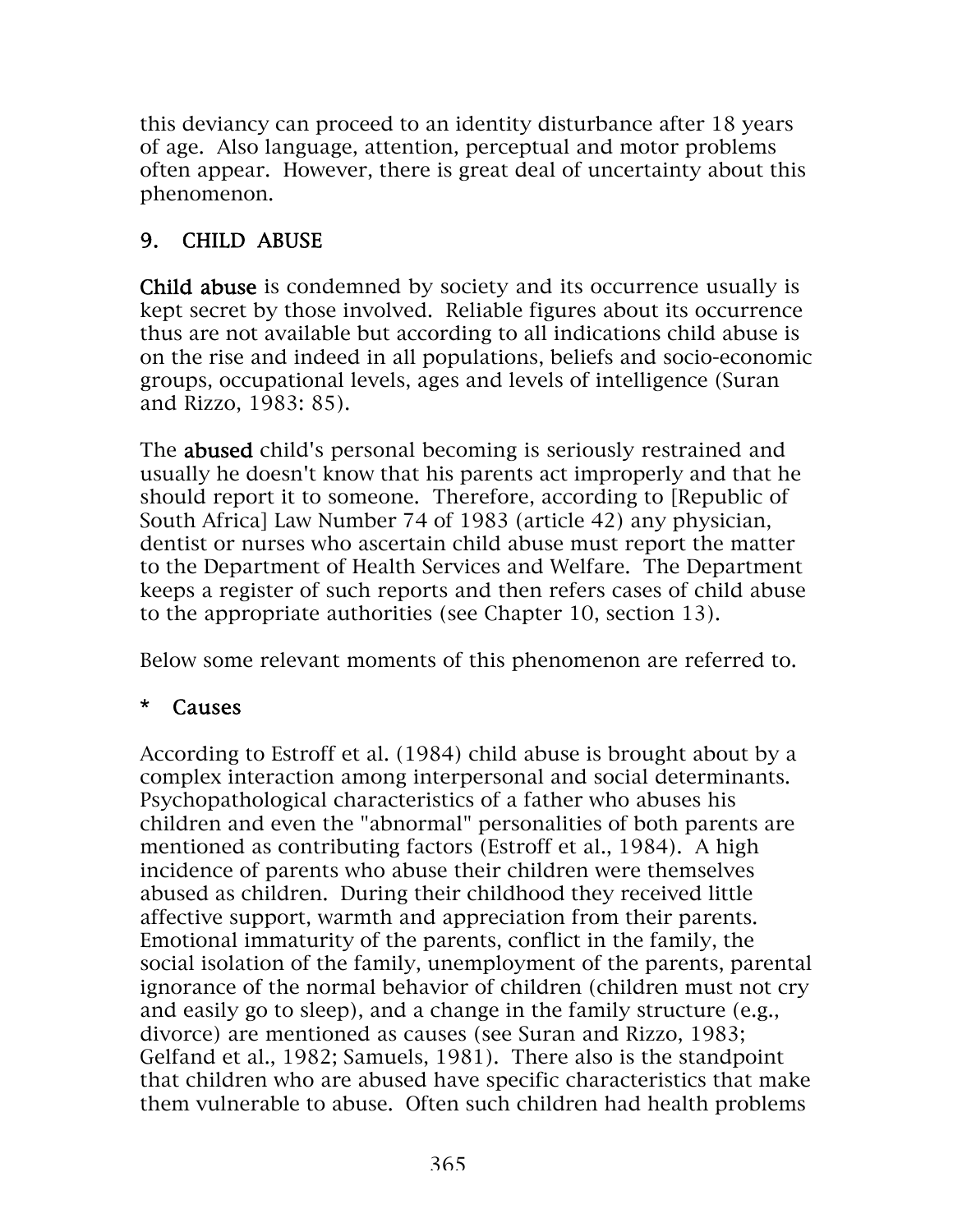as a baby, e.g., premature babies, and ill babies who have a need for lots of attention. At school these children often also have learning problems (see Samuels, 1981: 114; Gelfand et al., 1982: 113; Sarafino and Armstrong, 1980: 213).

## \* Educative dynamics

The educative dynamics in which these families participate are of great importance. Herrenkohl et al. (1984) did a review of the research on this. Clearly there are more negative than positive characteristics present in family interactions. The parents initiate fewer contacts with their children than in normal families. Thus, there are fewer attempts at physical contact by both the parents and the children. The mothers withdraw themselves from their children even on a physical level and avoid such contact. Also there seems to be less verbal contact between the parents and the abused child. The child responds to this rejection by his parents with unacceptable behavior that in turn evokes negative behavior from his parents. The parent and child are caught firmly in an unfavorable circular dynamics where, seemingly, negative "reinforcement" maintains the behavior of both parties. The parent experiences himself as inadequate in his parenting role and rejects his child, who in his turn rejects the parent.

The children experience themselves as unloved, inadequate and aggressive and there is the danger that one day they will communicate with their own children in the same way. Thus, it should be possible to identify so-called "high-risk" families on the basis of an analysis of the dynamics of educating and, indeed, in terms of an analysis of the children's meanings and the dysfunctional actions that constitute the disharmonious educating occurring within the particular family.

The influences of these disharmonious dynamics of educating, in which the abused children have participated, on them as persons are observable in their behaviors which are manifestations of the abuse.

#### \* Consequences

Above and beyond the externally perceivable signs of abuse such as malnutrition, burns, bruises or other injuries, according to Estroff et al., (1984: 649 [in English]) there is a " ... distorted affective communication." Characteristic of this is withdrawal, unhappiness,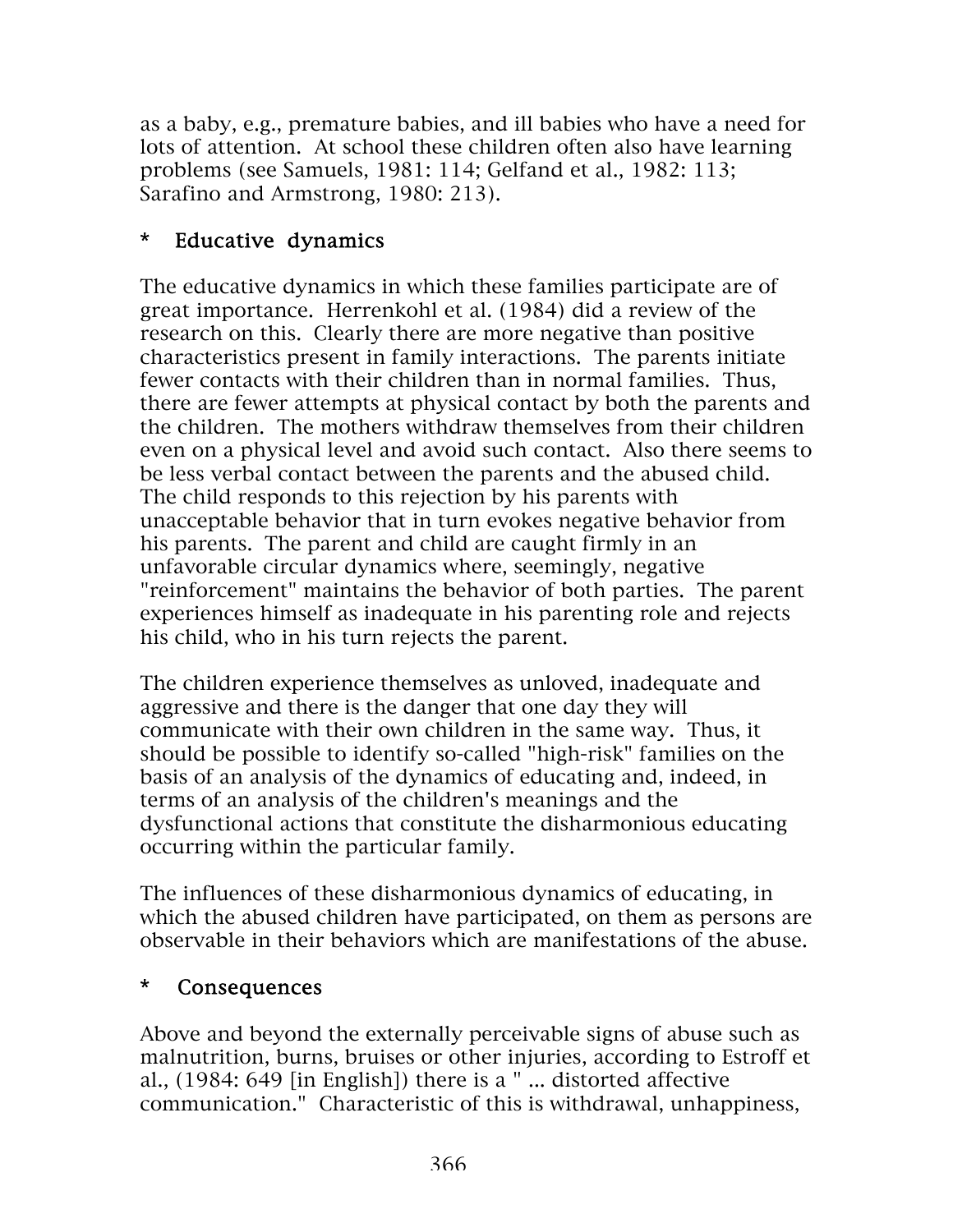sorrow and a lack of joyfulness. Sarafino and Armstrong (1980: 212) found that, in general, abused children cry very little but they cry excessively during a medical examination or treatment; they do not look to their parents for protection, they do not expect to be consoled; they are always suspicious of and do not trust adults in general. If a child is placed in foster care the major problem experienced is establishing a relationship of trust with the foster parents.

In the case of sexual assault and especially incest a difference in family dynamics is noticed.

#### \* Incestuous families

According to the Child Care Union (Congress, March 1986) the cases most reported are those where a father/step-father molests the daughter. In approximately 50% of the cases the mother is aware of the abuse but for various reasons she pretends ignorance. For example, she is financially dependent on the father, perhaps was herself abused by her spouse, is affectively absent from the family or is promiscuous.

Often there is a role reversal between mother and daughter and they adopt each other's role. Sometimes the father has psychopathic characteristics or is psychosexually immature.

The victims of sexual molestation within the family usually are depressed, anxious and have sleep disturbances. They feel guilty and have a poor self-concept. Often they withdraw themselves from friends because they are "different". However, a daughter who is abused by her father sometimes views her position in the family, relative to the other children, as one of power and authority.

#### \* Intervention

There was a time when all abused children who came under the care of professional persons were removed from the parents' care. Sarafino and Armstrong (1980: 214) indicate that the inclination today is to involve the whole family in getting help and to keep the family members with each other and help the parents change their behaviors. Gelfand et al. (1982: 114) recommend that in providing help an attempt be made to ease the pressure on the parents, for them to learn skills in dealing with children and in time of stress to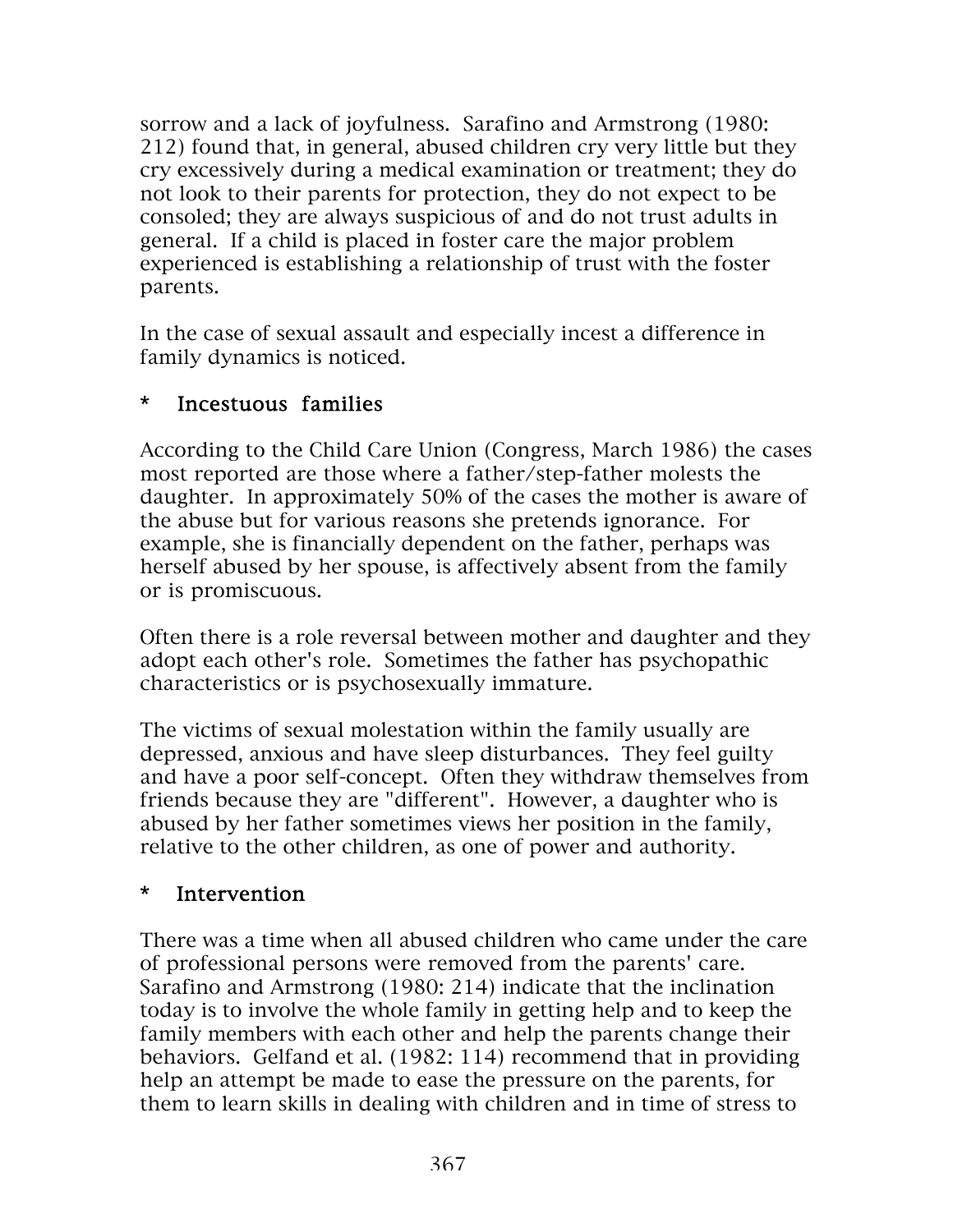temporarily remove them even if this is only for a couple of hours a day. As a preventive measure they also say that a course in bringing up [educating] a child be offered at the high school level.

Help for the families also includes help for the children. Play therapy during which the children have the opportunity to play out what has happened to them is necessary. Especially in the case of sexual abuse the therapist must never try to give the impression that this was not so bad. The children must be encouraged to verbalize their feelings (see Adams-Tucker, 1984).

Each professional person who has anything to do with children who have been abused has the moral-ethical obligation to bring such families to the attention of the appropriate help giving institutions.

# 10. SYNTHESIS

In this chapter there is a synoptic consideration of some forms of child handicaps that an educational psychologist deals with.

It is seen that any **handicap** brings with it **aggravating** circumstances for the child and his parents, especially because the child, in his freedom to communicate with life contents in reality, is limited or often even is isolated. The primary threat of the handicap for a child is not to be "included" with those who live each day with him.

Because the handicapped child is under a great deal of restraint concerning his communication with reality, his doing things with others and his unfettered acquisition of experience, it is obvious that he also cannot differentiate out all of his latent potentialities very readily (see Chapter 3, section 3), and the parents especially have a particular guidance task of giving support to their handicapped child to allow his latent potentialities to be available to him via teaching. Further, the IQ scores have to be accepted with great caution because they are not really a reliable reflection of the handicapped child's intellectual potential.

The most effective way of communicating has to be found for authentically conversing with the parents so that their understanding and acceptance of, sympathetic demands of and unconditional love for their unique handicapped child can be manifested.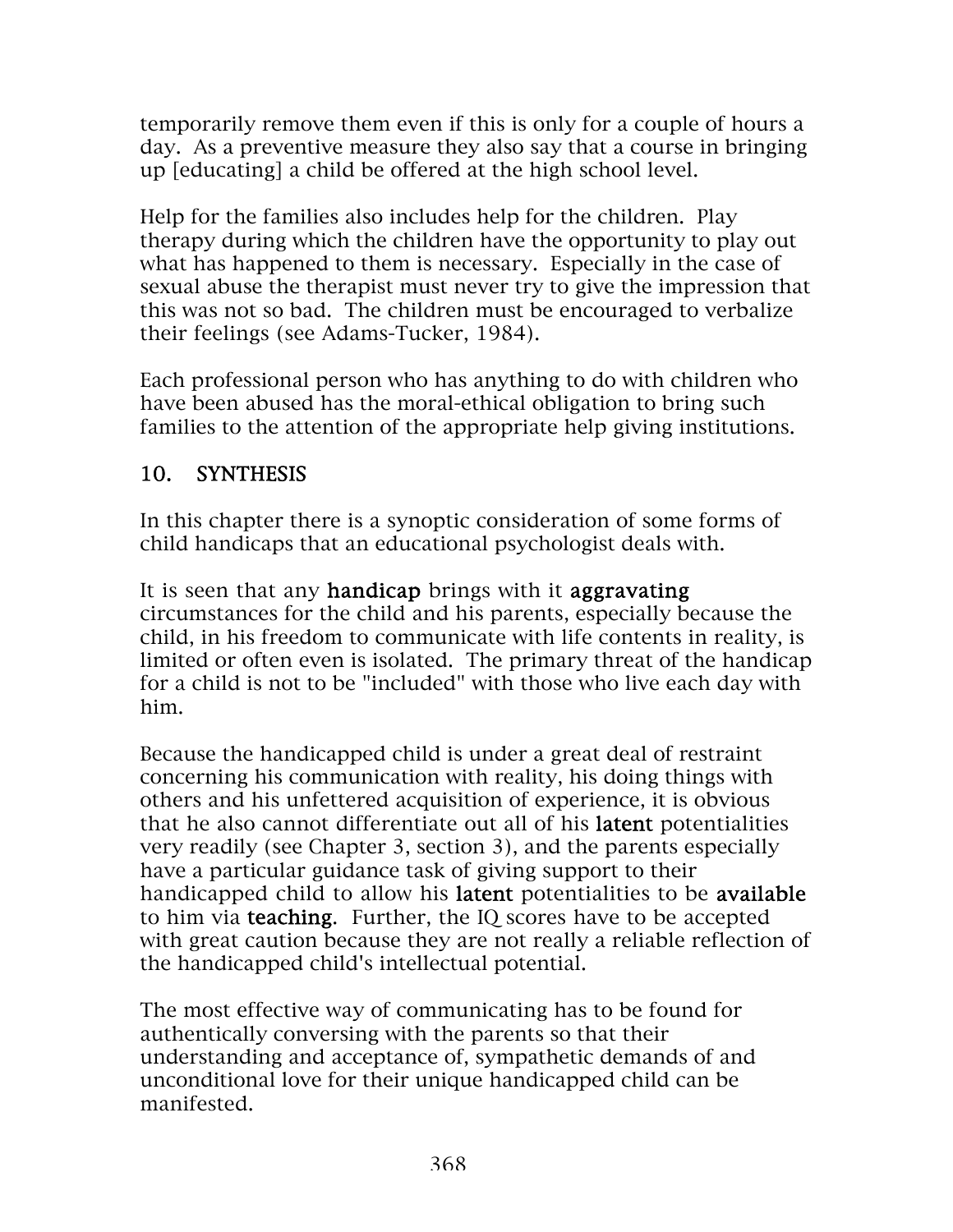The educational psychologist necessarily is confronted with the task of offering the needed professional advice to the parents and even to teachers about how to deal with the individual handicapped child who shows deviations.

This especially obligates him to help the parents really learn to know their handicapped child so that there can be an unconditional expectation from their child to act as someone with his potentialities and limitations, without entertaining unrealistic expectations.

Early identification of the specific handicap is of cardinal importance especially before an incorrect label is applied to the child. In this connection, the historicity conversation (see Chapter 7, section 3.8) is of particular value for seeking out handicaps.

No parent is eager to have a handicapped child and many initially refuse to accept the fact. Such parents need to be helped perhaps to not be overindulgent in their disappointment or to be excessively absorbed in their handicapped child. In such cases the handicap readily becomes an educatively disharmonizing moment that also harms the family structure.

The handicapped child asks for "different" actions from his parents than his non-handicapped brothers and sisters. However, parents must guard against falling into an over-protective or too prescriptive approach, and when unacceptable behavior is manifested by the handicapped child the reason for it needs first to be sought outside of the handicap and then directly connected with it. Numerous research findings clearly have revealed that a handicapped child's deviant behaviors usually can be traced back to other causes than his handicap per se.

Clear guidelines need to be furnished the parents and other educators of the handicapped child regarding his unique needs and the parents' functional educative activities so that they will understand why their handicapped child may not be flattered, threatened or rejected and what it means to be lovingly involved in his authentic education.

The parents have to be advised about the correct placement of their handicapped child regarding special education after a particular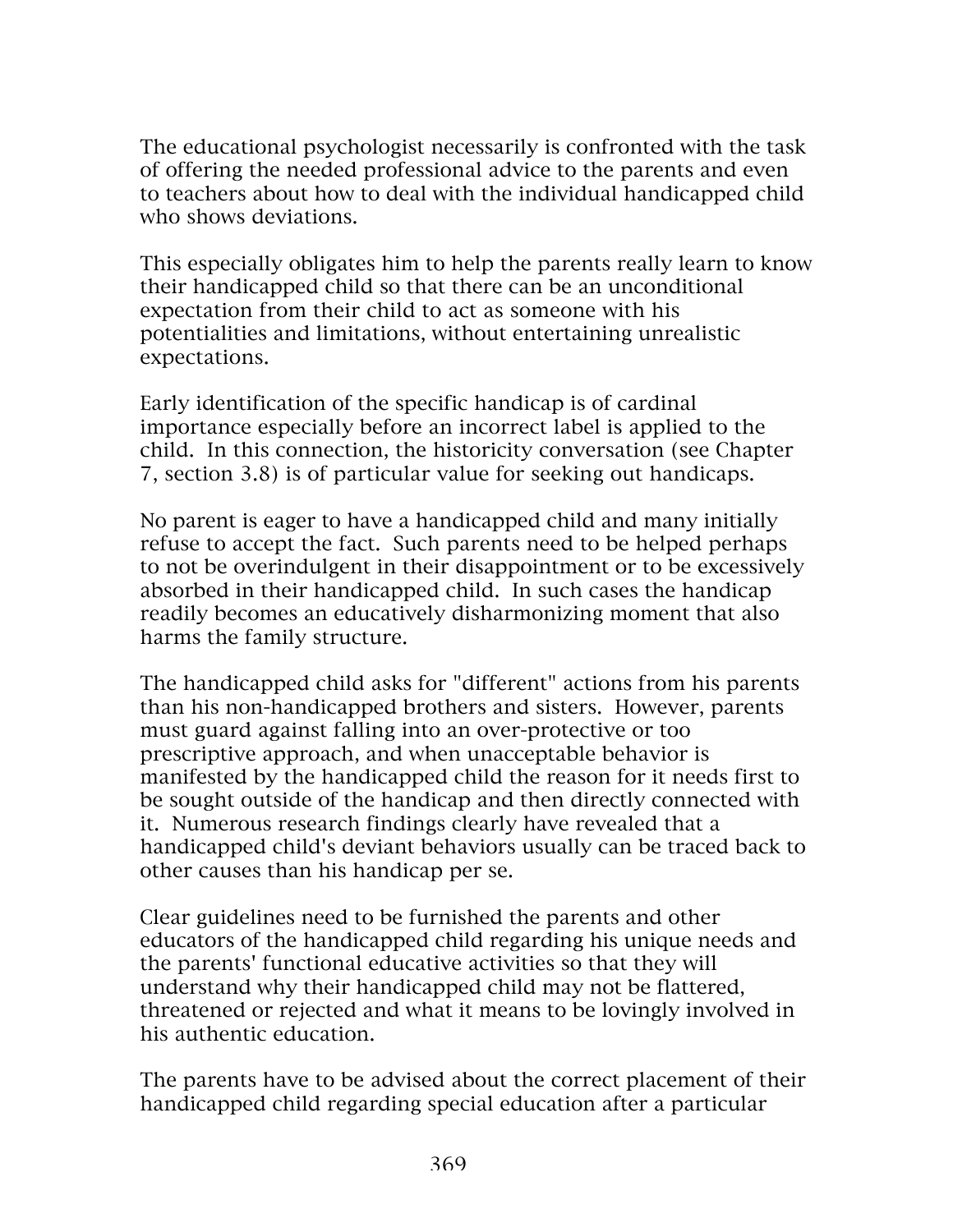handicap has been confirmed by a physician or other specialized diagnoses.

The educational psychologist has to help the parents find the most suitable ways to communicate the educative contents to their child and also, in particular, their affective components. For example, regarding a hearing handicapped child opportunities for communicating are used that involve all of the other senses, in addition to vision. Regarding the blind, much more bodily contact is needed in relation to making use of his intact senses.

Many parents of handicapped children are uninformed about available resources. Parents especially need to be informed about the existence of toddler divisions at most schools for special education [in South Africa], where meaningful help can be provided to a young child at an early age. Linking a toddler up to such a division also offers the mother the opportunity to be involved in other motherly duties for part of the day instead of spending fulltime only with her handicapped child.

The educational psychologist's primary task with respect to the handicapped child is to intervene with such a child pedotherapeutically, if needed, but especially to guide the parents in establishing a relationship with their child. He has to advise the parents regarding decisions they must make regarding school placement and more but he may never force a decision on them. By presenting the implications of their child's particular handicap to them empathically-objectively, he has to inform them of the harmonious dynamics of the educative structures that are involve in their particular circumstances, and he has to be in a position to make a preliminary identification of the handicap and to follow this up with a correct referral for a comprehensive diagnosis by appropriately trained professionals (see Chapter 6, section 4).

#### 11. REFERENCES

Adams-Tucker, C. (1984). Learning disabilities: a complex phenomenon. **Reading** Teacher, 23.

American Psychiatric Association (1980). Diagnostic and statistical manual of mental disorders (DSM III). Washington, DC: APA.

Coleman, J. C., Butcher, J. N. and Carsow, R. C. (1980). Abnormal psychology and modern life. Sixth Edition. Glennview: Scott Foresman.

Cruickshank, W. M. (Ed.) (1980). Psychology of exceptional children and youth. Englewood Cliffs: Prentice-Hall.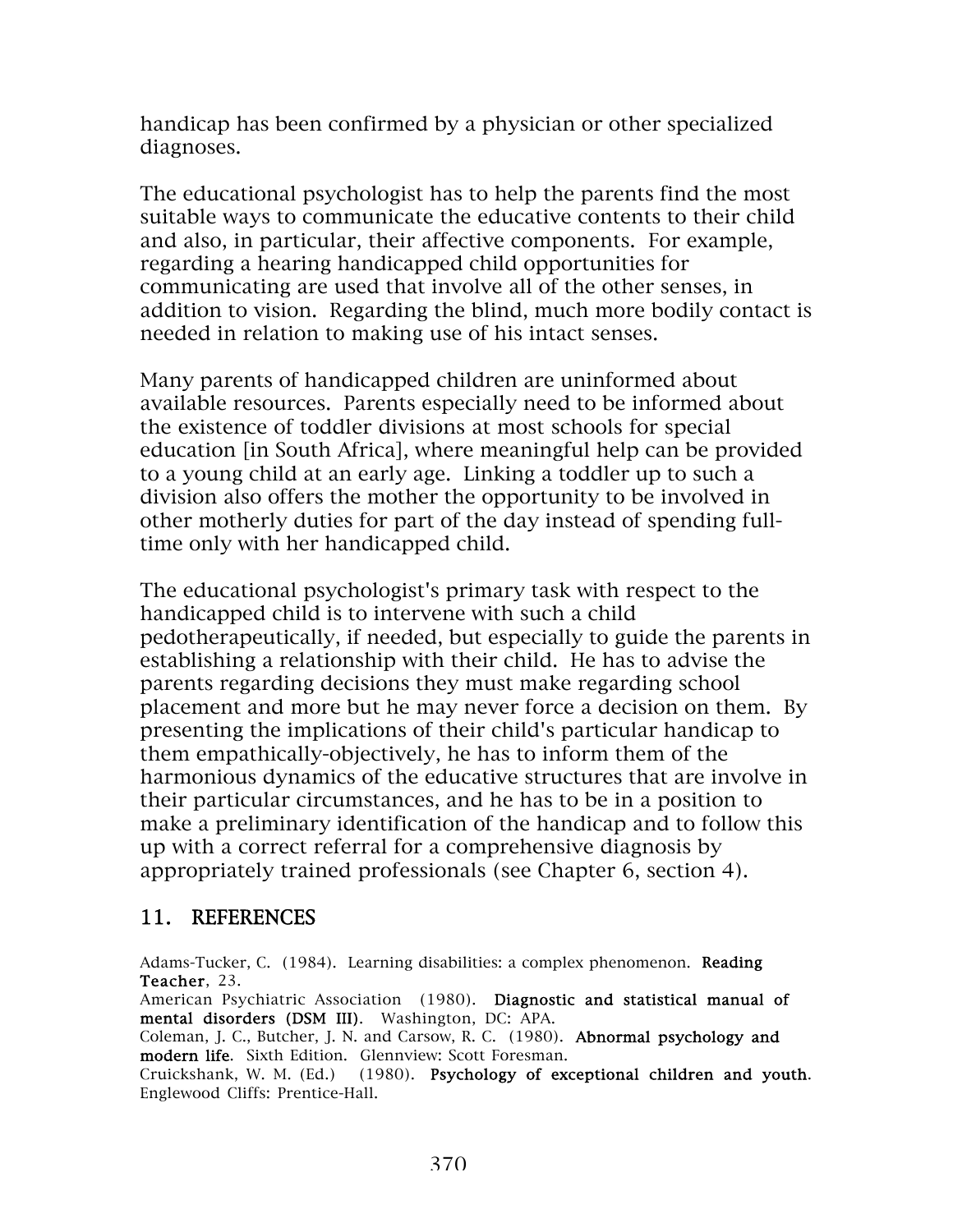Estroff, J. W., Herrera, C., Gaines, R., Schaffer, D., Gould, M, and Green, A. H. (1984). Maternal psychopathology and perception of child behavior in psychiatrically referred and child maltreatment families. Journal of the American Academy of Child Psychiatry, 23 (6), 649-652.

Fein, D., Skoff, B. and Mirsky, A. F. (1981). Clinical correlates of brainstem dysfunction in autistic children. Journal of Autism and Developmental Disorders, 11, 303- 316.

Furth, H. G. (1973). Deafness and learning: A psychosocial approach. Belmont: Wadsworth.

Gadow, K. D. (1982). Problems with students on medication. Exceptional Children, 49 (1).

Gelfand, D. M., Jenson, W. R., Drew, C. J. (1982). **Understanding child behavior** disorders. New York: Holt, Rinehart and Winston.

Gualtieri, C. T., Kariath, , U., and Van Bourgonden, M. E. (1983). Borderline children. Journal of Autism and Developmental Disorders, 13 (1), 67-72.

Guarino, R. L. (1982). The education of handicapped children in private schools. Exceptional Children, 49 (3).

Hallahan, D. P. and Kauffman, J. M. (1982). Exceptional children: Introduction to special education. Engelwood Cliffs: Prentice Hall.

Hare, B. A., Hammill, D. D. and Crandell, J. M. (1970). Auditory discrimination ability of visually limited children. New Outlook for the Blind, 64, 287-292.

Herrenkohl, E. C., Herrenkohl, R. C., Toedter, L. and Yanushefski, A. M. (1984). Recent studies in child abuse. Journal of the American Academy of Child Psychiatry, 23 (6), 641-648.

Jenkins, J. R., Speltz, M. L. and Odon, S. L. (1983). Integrating normal and handicapped preschoolers: effect on child development and social interaction. Exceptional Children, 52 (1).

Johnson, M. S. and Kress, R. A. (1965). Informal reading inventory. Newark: International Reading Association.

Johnson, R. C. and Medinnus, G. R. (1969). Child psychology, behavior and development. Second Edition. New York: John Wiley.

Knopf, I. J. (1979). Childhood psychopathology: A developmental approach. Engelwood Cliffs: Prentice Hall.

Komoto, J., Usui, S. and Hirata, J. (1984). Infantile autism; An affective disorder.

Journal of Autism and Developmental Disorders, 14 (1), 87.

Meadow, K. P. (1975). Development of deaf children. In Hethrington, E. M. (Ed.) Review of child development research. Volume 5, University of Chicago Press. Morse, I. (1970). The goal of life enhancement for a fatally ill child. **Children**, 17, 63-68.

Muller, F. J. (1980). Ortopedagogiese riglyne vir 'n kurrikulumontwerp betreffende die geestelik-gestremde kind. D. Ed. dissertation. Univeristy of Pretoria.

Nel, B. F. (1955). Die serebraalgestremde kind. Pretoria:

Van Schaik.

Nielson, S. (1983). Borderline and acting-out adolescents. New York: Human Sciences Press.

Ollendich, T. H. and Hersen, M. (Eds.) (1983). Handbook of child psychopathology. New York: Plenum Press.

Piaget, J. (1951). Play dreams and imitation in childhood. New York: Norton. Raad vir Geesteswetenskaplike Navorsing (1981). Verslag van die werkkomitee (7): Voorligting-Ondersoek na die onderwys. Pretoria.

Ross, A. O. (1980). Psychological disorders of children. Second Edition. Kagakusha: McGraw-Hill.